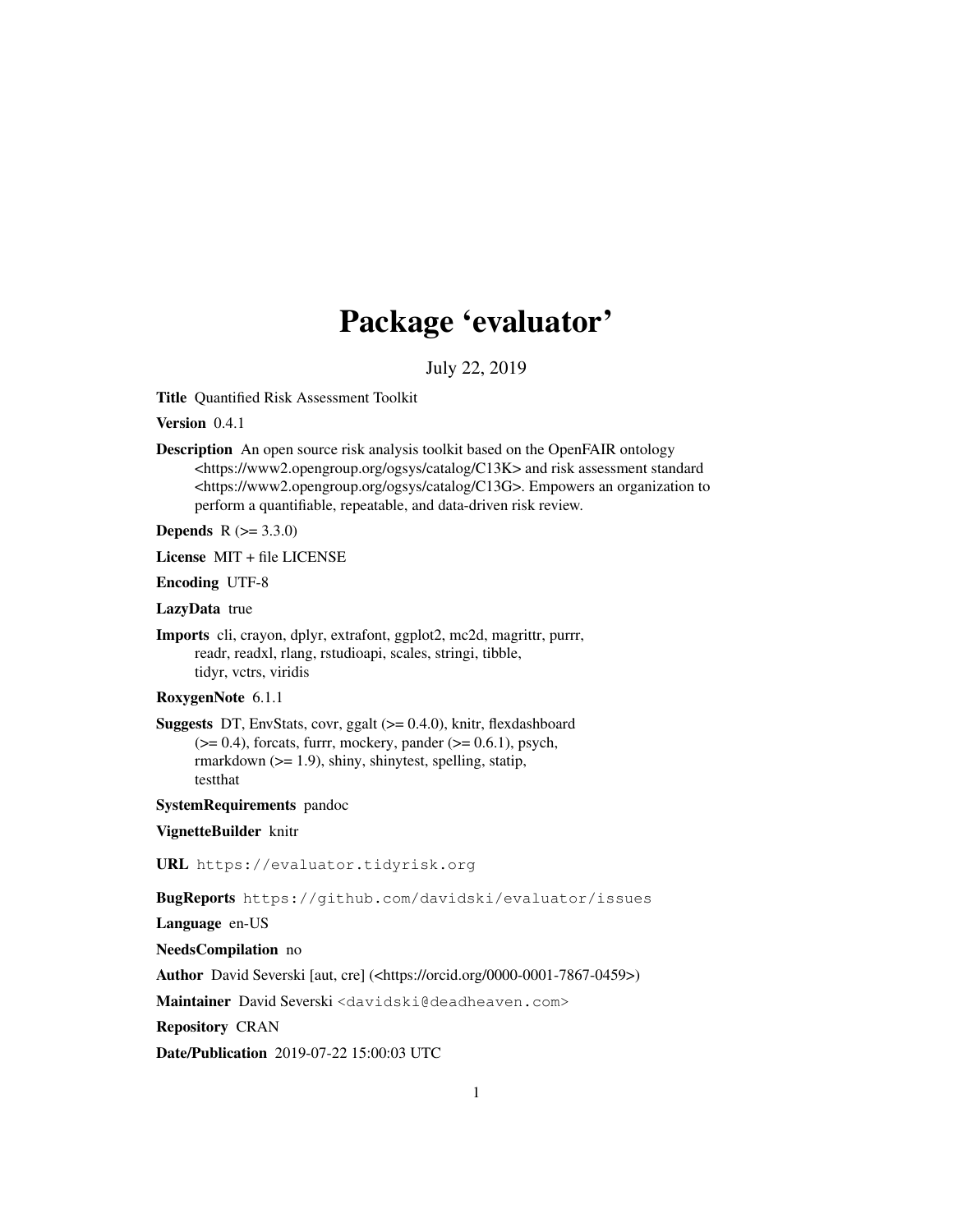# R topics documented:

|                                                                                                                    | $\overline{c}$ |
|--------------------------------------------------------------------------------------------------------------------|----------------|
|                                                                                                                    | $\overline{2}$ |
|                                                                                                                    | $\overline{3}$ |
|                                                                                                                    | $\overline{4}$ |
|                                                                                                                    | $\overline{4}$ |
|                                                                                                                    | 5              |
|                                                                                                                    | 5              |
|                                                                                                                    | 6              |
|                                                                                                                    | 7              |
|                                                                                                                    | $\overline{7}$ |
|                                                                                                                    | 8              |
|                                                                                                                    | 9              |
|                                                                                                                    | 9              |
|                                                                                                                    | 10             |
|                                                                                                                    | 11             |
|                                                                                                                    | 12             |
|                                                                                                                    | -12            |
|                                                                                                                    |                |
|                                                                                                                    |                |
|                                                                                                                    |                |
|                                                                                                                    |                |
|                                                                                                                    |                |
| $loss\_excedance\_curve \dots \dots \dots \dots \dots \dots \dots \dots \dots \dots \dots \dots \dots \dots \dots$ |                |
|                                                                                                                    |                |
|                                                                                                                    |                |
|                                                                                                                    |                |
|                                                                                                                    |                |
|                                                                                                                    |                |
|                                                                                                                    |                |
|                                                                                                                    |                |
|                                                                                                                    |                |
|                                                                                                                    | 22             |
|                                                                                                                    | 23             |
|                                                                                                                    | 23             |
|                                                                                                                    |                |
|                                                                                                                    |                |
|                                                                                                                    | 25             |
|                                                                                                                    | 26             |
|                                                                                                                    | 27             |
|                                                                                                                    | 27             |
|                                                                                                                    | 28             |
| run simulation                                                                                                     | 29             |
|                                                                                                                    | 29             |
|                                                                                                                    | 30             |
|                                                                                                                    | 31             |
|                                                                                                                    | 31             |
|                                                                                                                    |                |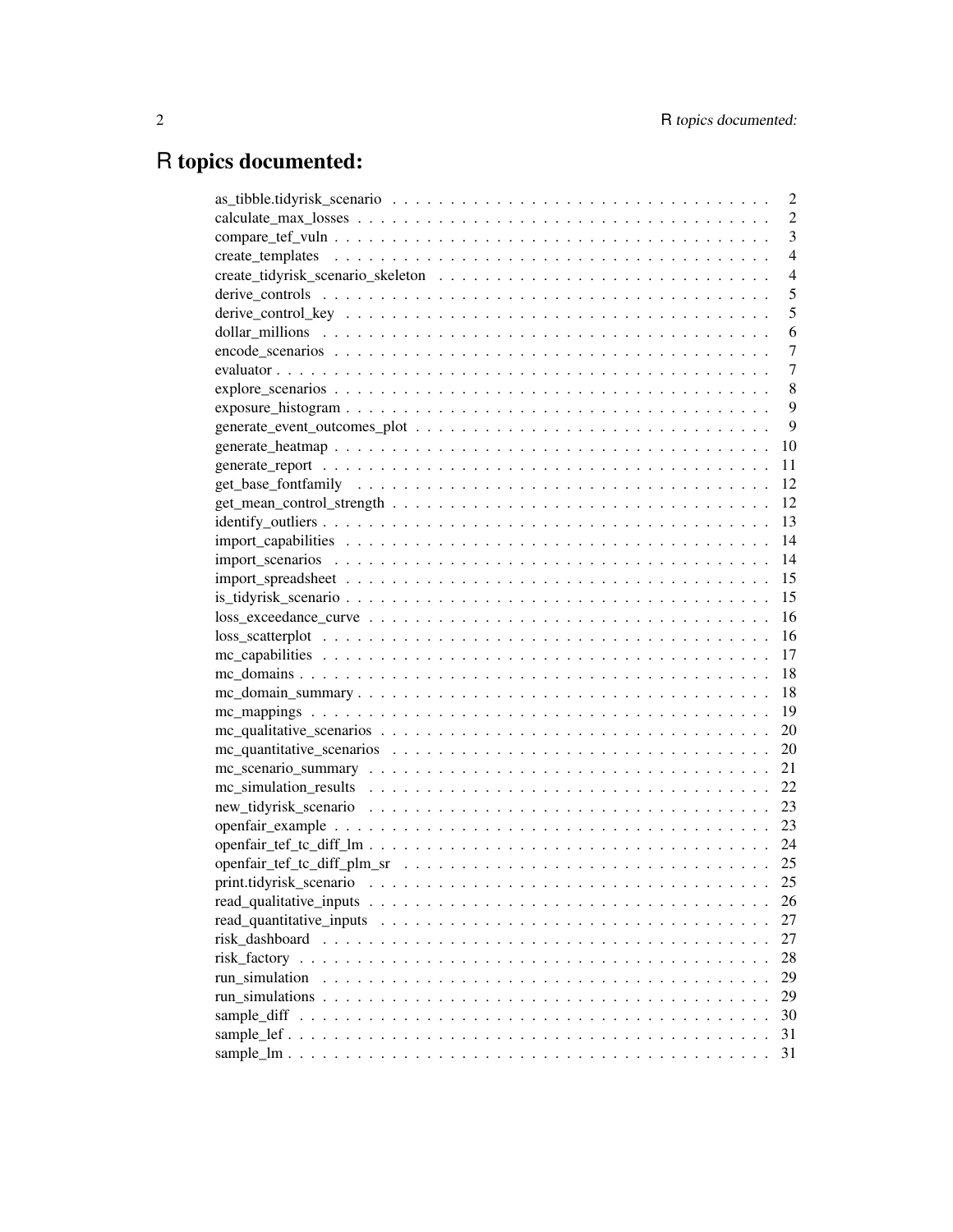as\_tibble.tidyrisk\_scenario

*Coerce the parameters of a tidyrisk\_scenario to a tibble*

## Description

Coerce the parameters of a tidyrisk\_scenario to a tibble

### Usage

```
## S3 method for class 'tidyrisk_scenario'
as_tibble(x, \ldots)
## S3 method for class 'tidyrisk_scenario'
as.data.frame(x, ...)
```
### Arguments

| X        | A tidyrisk_scenario |
|----------|---------------------|
| $\cdots$ | Currently not used  |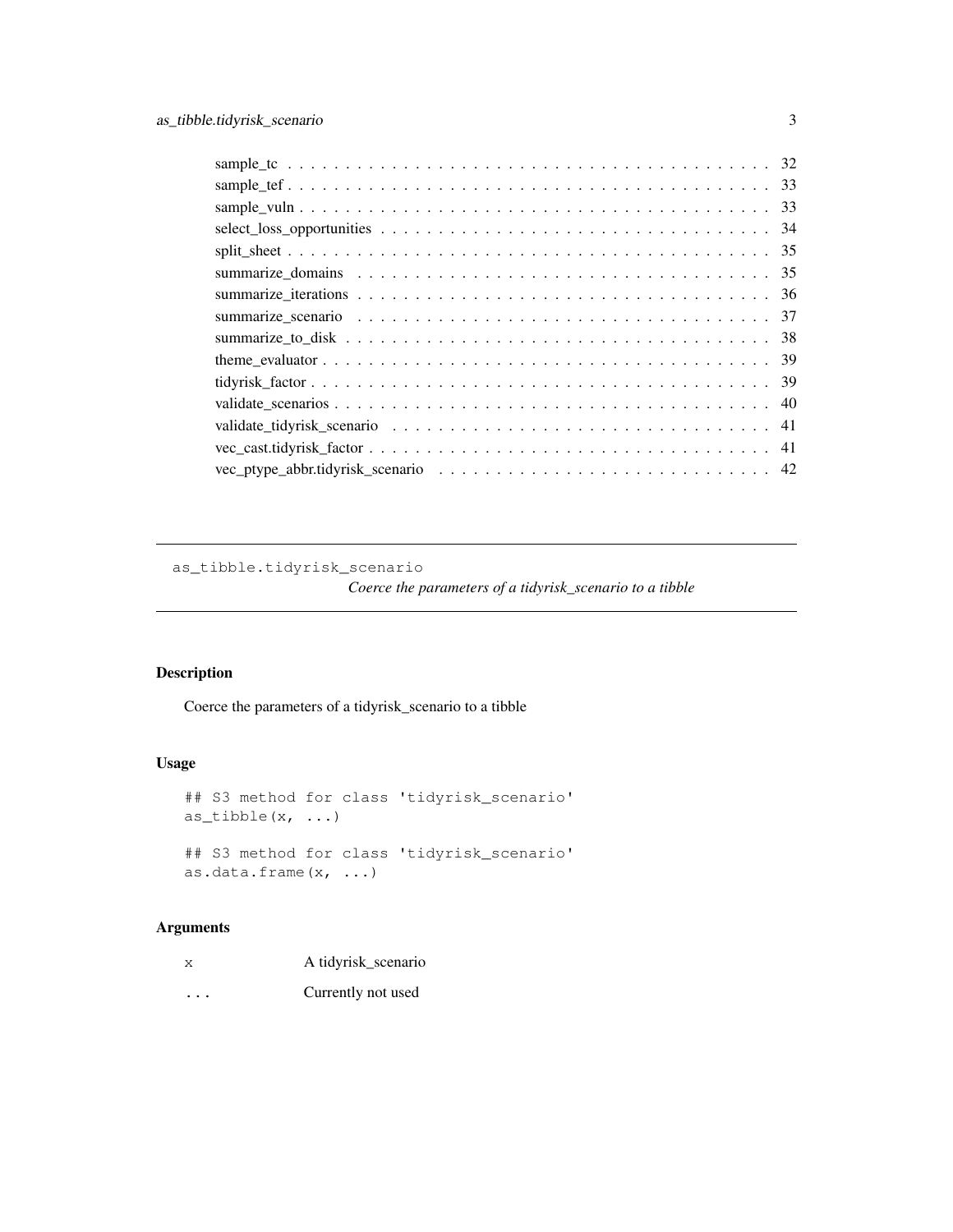```
calculate_max_losses
```
*Calculate maximum losses*

### Description

Calculate the biggest single annual loss for each scenario, as well as the minimum and maximum ALE across all iterations. Calculations both with and without outliers (if passed) are returned.

#### Usage

```
calculate_max_losses(simulation_results, scenario_outliers = NULL)
```
#### Arguments

```
simulation_results
                Simulation results dataframe.
scenario_outliers
                Optional vector of IDs of outlier scenarios.
```
#### Value

A dataframe with the following columns:

- iteration index of the iteration
- biggest\_single\_scenario\_loss the biggest annual loss in that iteration,
- min\_loss the smallest annual loss in that iteration,
- max\_loss the total annual losses in that iteration
- outliers logical of whether or not outliers are included

#### Examples

```
data(mc_simulation_results)
calculate_max_losses(mc_simulation_results)
```
compare\_tef\_vuln *Calculate number of loss events which occur in a simulated period*

### Description

Composition function for use in sample\_lef. Given a count of the number of threat events (TEF) and the level of vulnerability (as a percentage), calculate how many of those become loss events (LEF).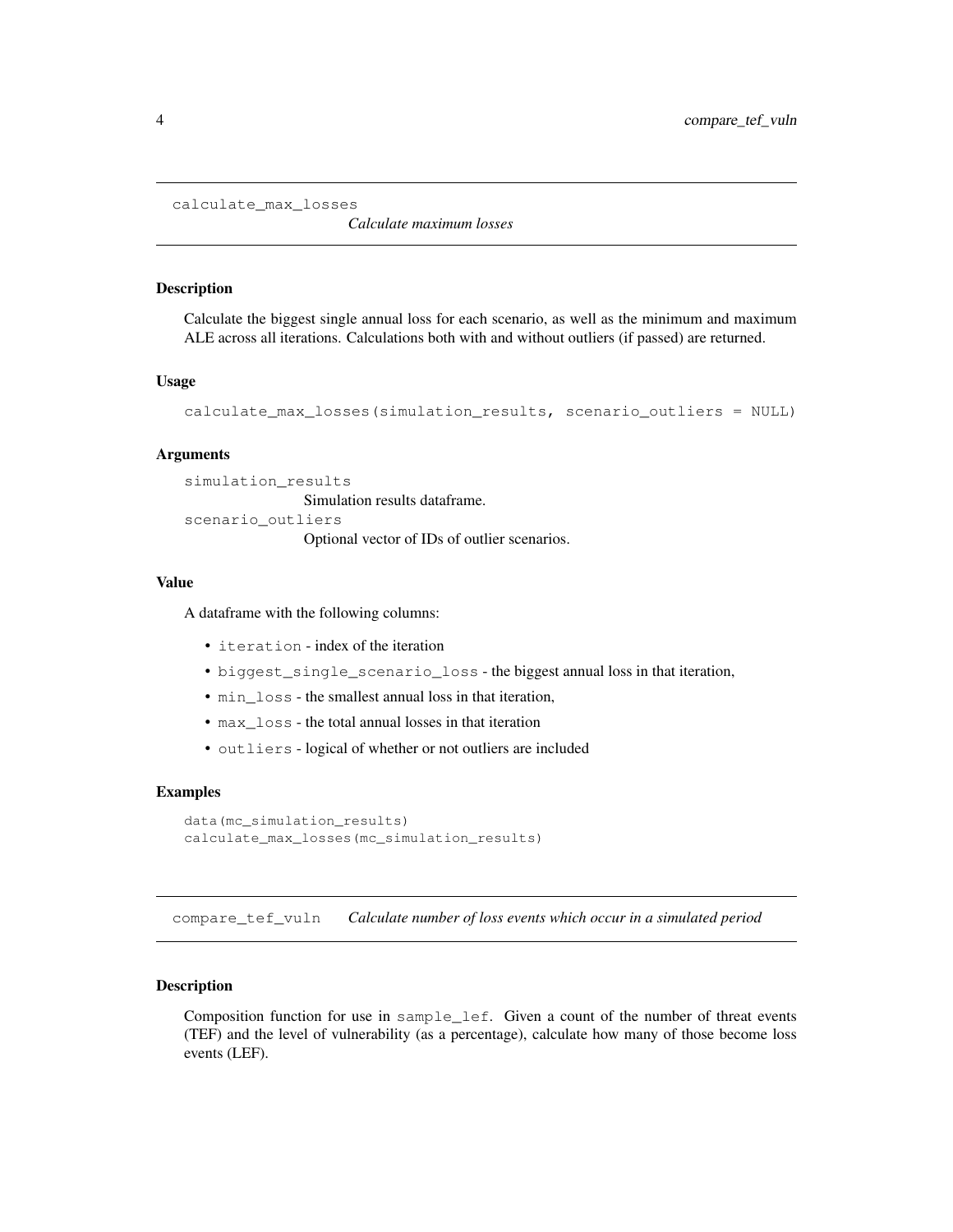### create\_templates 5

#### Usage

compare\_tef\_vuln(tef, vuln, n = NULL)

#### Arguments

| tef  | Threat event frequency (n).    |
|------|--------------------------------|
| vuln | Vulnerability (percentage).    |
| n    | Number of samples to generate. |

### Value

List containing samples (as a vector) and details (as a list).

#### See Also

```
Other OpenFAIR helpers: get_mean_control_strength, openfair_tef_tc_diff_lm,
sample_diff, sample_lef, sample_lm, sample_tc, sample_vuln, select_loss_opportunities
```
### Examples

compare\_tef\_vuln(tef =  $500$ , vuln = .25)

| create templates | Create a directory structure for risk analysis, pre-populated with tem- |
|------------------|-------------------------------------------------------------------------|
|                  | plates                                                                  |

### Description

Copy the sample files into an inputs subdirectory. This makes the starter files available for customizing and data collection. The inputs directory will be created if not already present. Preexisting files, if present, will not be overwritten. Also creates an empty results subdirectory as a default location for evaluator output.

#### Usage

```
create_templates(base_directory)
```
### Arguments

```
base_directory
```
Parent directory under which to create starter files.

#### Value

A dataframe of the starter filenames, along with a flag on whether a file was copied.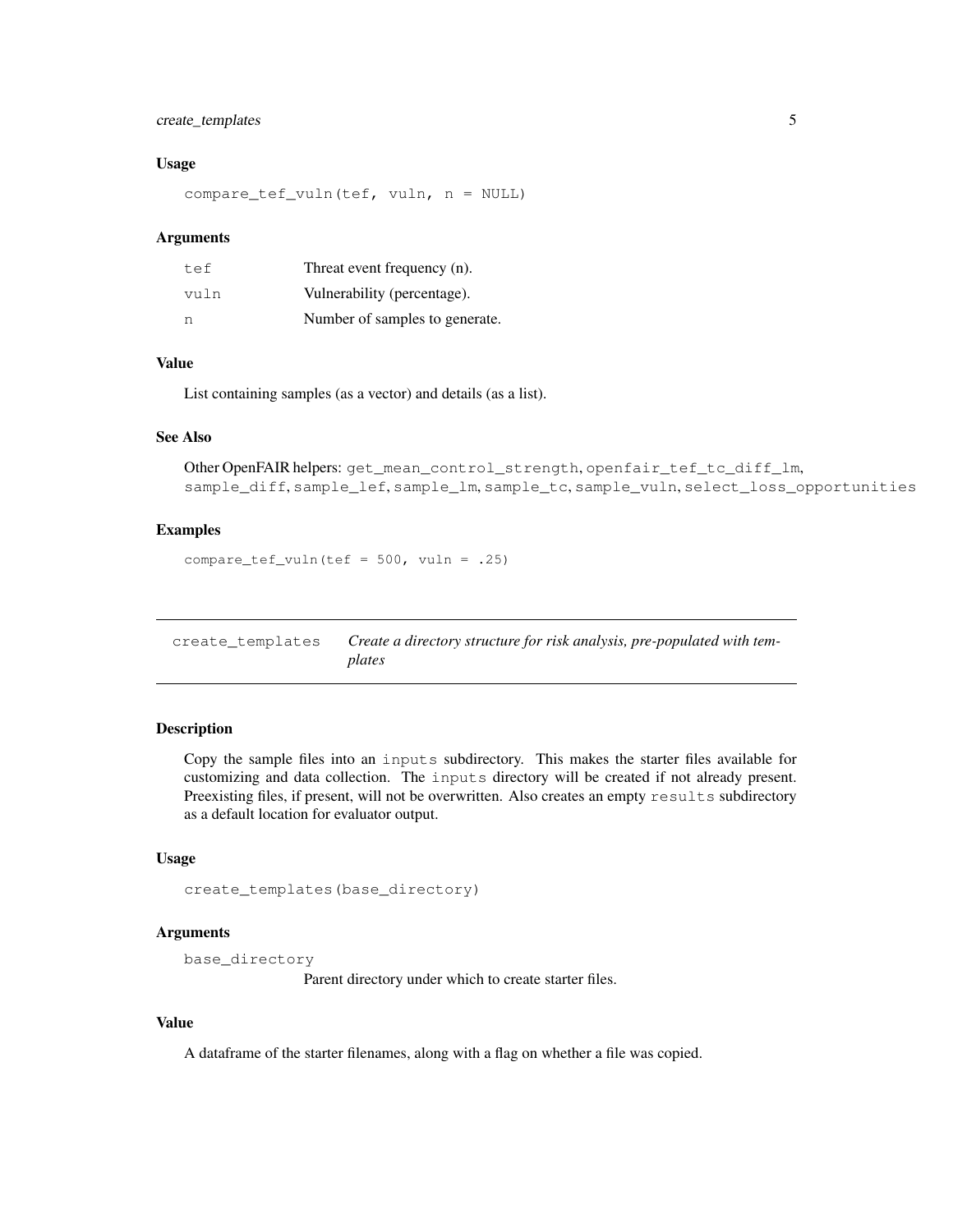#### Examples

```
## Not run:
create_templates("~/evaluator")
## End(Not run)
```
create\_tidyrisk\_scenario\_skeleton *Create a skeleton tidyrisk scenario object in the current document*

#### Description

Inserts a code block into the active document in RStudio for creating a tidyrisk\_scenario object. This is an easy way of rapidly running a simulation.

#### Usage

```
create_tidyrisk_scenario_skeleton()
```
derive\_controls *Derive control difficulty parameters for a given qualitative scenario*

#### Description

Given a comma-separated list of control IDs in a scenario, identify the qualitative rankings associated with each scenario, convert to their quantitative parameters, and return a dataframe of the set of parameters.

#### Usage

```
derive_controls(capability_ids, capabilities, mappings)
```
#### Arguments

capability\_ids Comma-delimited list of capabilities in scope for a scenario. capabilities Dataframe of master list of all qualitative capabilities. mappings Qualitative mappings dataframe.

### Value

A named list of quantitative estimate parameters for the capabilities applicable to a given scenario.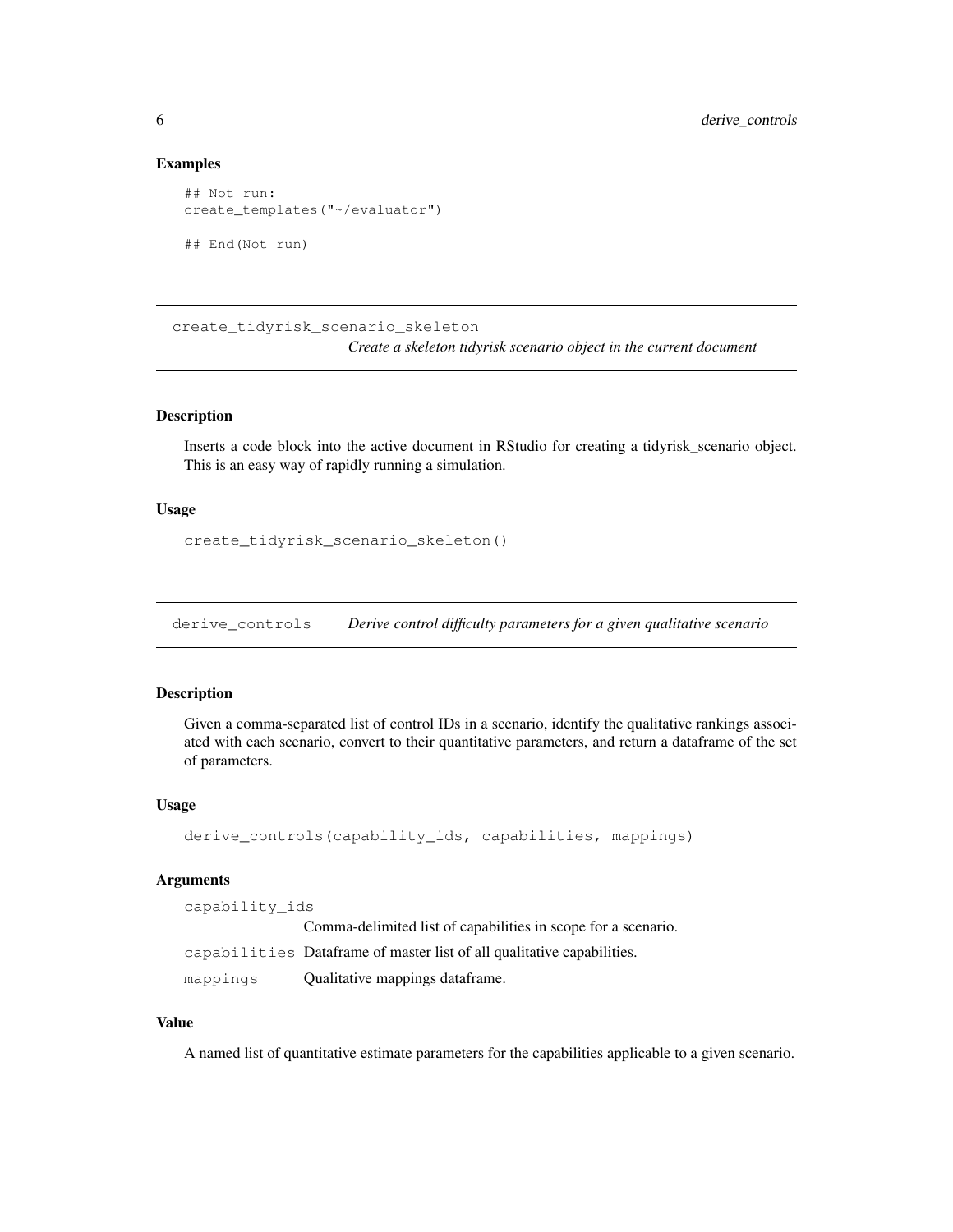### derive\_control\_key 7

#### Examples

```
data(mc_capabilities)
capability_ids \leq c("1, 3")
mappings \le - data.frame(type = "diff", label = "1 - Immature", 1 = 0, ml = 2, h = 10,
                       conf = 3, stringsAsFactors = FALSE)
derive_controls(capability_ids, mc_capabilities, mappings)
```
derive\_control\_key *Derive control ID to control description mappings*

### Description

Given a comma-separated list of control IDs, return a named list of descriptions for each control with the names set to the control IDs.

#### Usage

derive\_control\_key(capability\_ids, capabilities)

### Arguments

capability\_ids

Comma-delimited list of capabilities in scope for a scenario.

capabilities Dataframe of master list of all qualitative capabilities.

### Value

A named list of control IDs and descriptions.

#### Examples

```
data(mc_capabilities)
capability_ids \leq c("1, 3")
derive_control_key(capability_ids, mc_capabilities)
```
dollar\_millions *Format dollar amounts in terms of millions of USD*

#### Description

Given a number, return a string formatted in terms of millions of dollars.

#### Usage

dollar\_millions(x)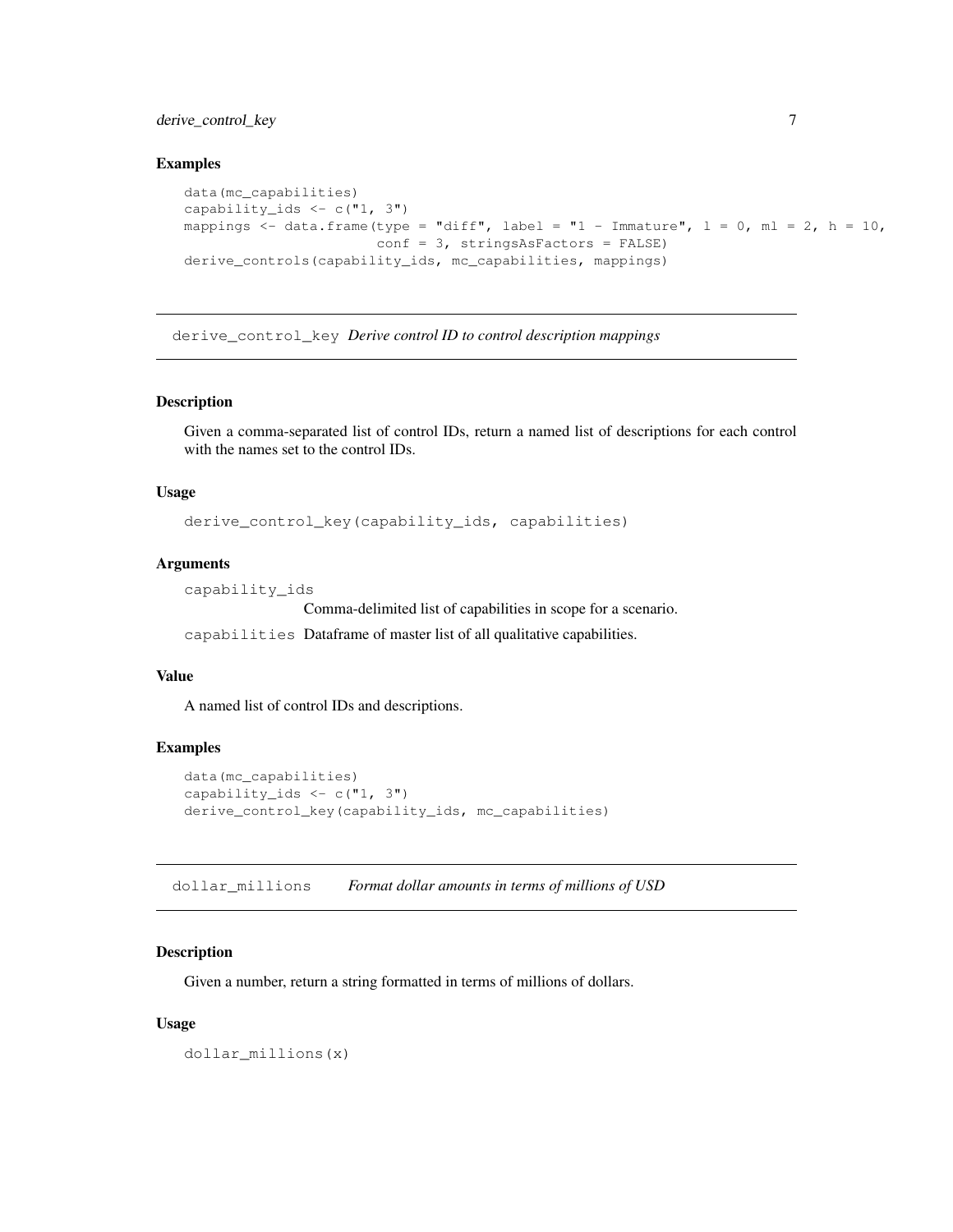#### Arguments

x A number.

### Value

String in the format of \$xM.

### Examples

dollar\_millions $(1.523 * 10<sup>0</sup>6)$ 

encode\_scenarios *Encode qualitative data to quantitative parameters*

### Description

Given an input of:

- qualitative risk scenarios
- qualitative capabilities
- translation table from qualitative labels to quantitative parameters

### Usage

```
encode_scenarios(scenarios, capabilities, mappings)
```
### Arguments

| scenarios | Qualitative risk scenarios dataframe.                    |
|-----------|----------------------------------------------------------|
|           | capabilities Qualitative program capabilities dataframe. |
| mappings  | Qualitative to quantitative mapping dataframe.           |

### Details

Create a unified dataframe of quantitative scenarios ready for simulation.

### Value

A dataframe of capabilities for the scenario and parameters for quantified simulation.

### Examples

```
data(mc_qualitative_scenarios, mc_capabilities, mc_mappings)
encode_scenarios(mc_qualitative_scenarios, mc_capabilities, mc_mappings)
```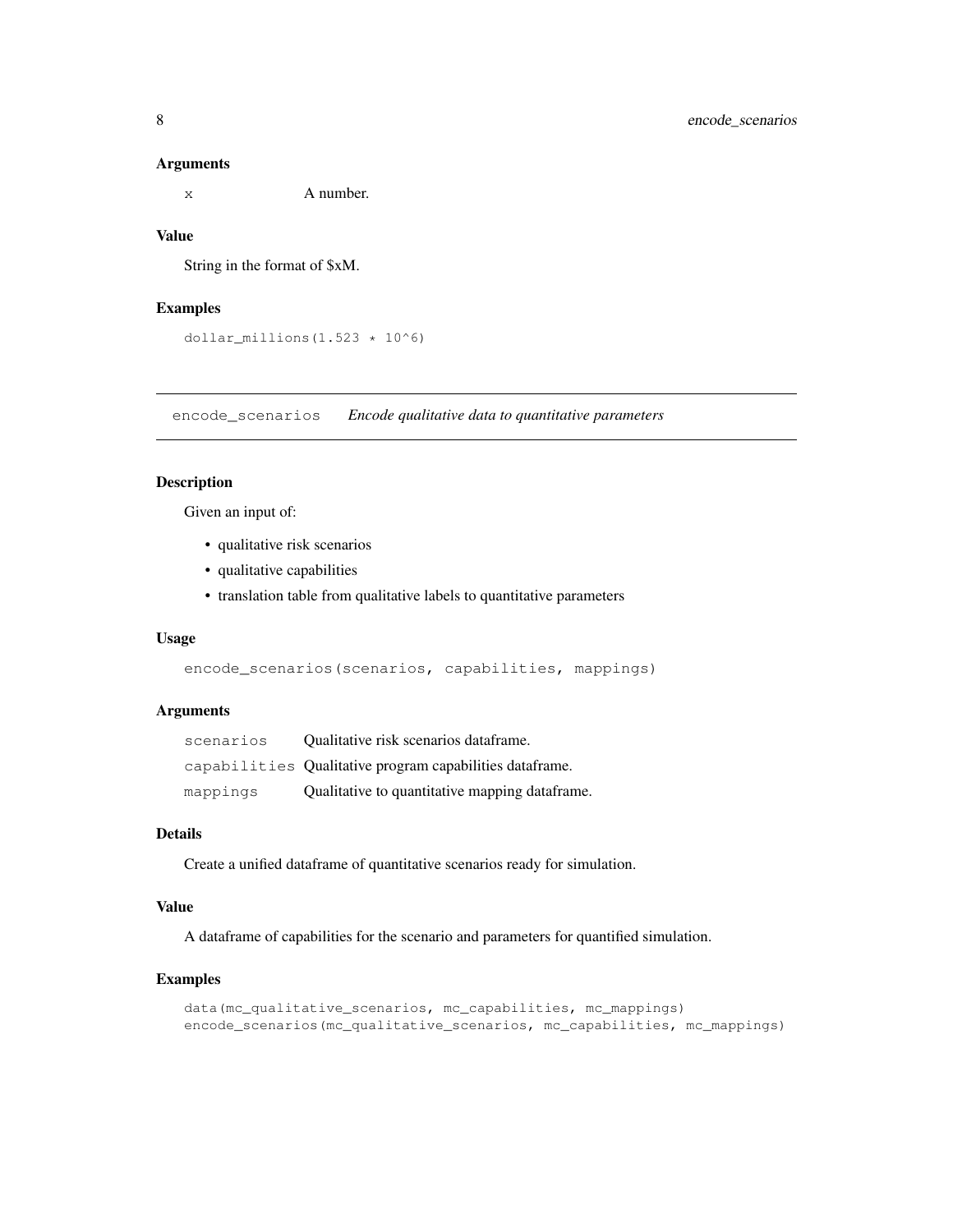Quantified Information Risk Simulation Toolkit

#### Details

See the online documentation located at https://evaluator.tidyrisk.org/<sup>1</sup>

explore\_scenarios *Launch the Scenario Explorer web application*

### Description

Evaluator provides a simple Shiny-based web application for interactive exploration of simulation results. This allows a user to interactively review simulation output without generating an extensive report. For users comfortable with R, working directly with the result dataframes will usually be preferable, with the Explorer application provided as a bare-bones data exploration tool.

### Usage

```
explore_scenarios(input_directory = "~/evaluator/inputs",
  results_directory = "~/evaluator/results", styles = NULL,
  intermediates\_dir = tempdir(), quiet = TRUE, ...)
```
### Arguments

| input_directory   |                                                                 |  |
|-------------------|-----------------------------------------------------------------|--|
|                   | Location of input files to be read by read_quantitative_inputs. |  |
| results_directory |                                                                 |  |
|                   | Directory where the simulations results.rds file is stored.     |  |
| styles            | Optional full path to CSS file to override default styles.      |  |
| intermediates dir |                                                                 |  |
|                   | Location for intermediate knit files.                           |  |
| quiet             | TRUE to suppress printing of pandoc output.                     |  |
|                   | Any other parameters to pass to rmarkdown:: run.                |  |

### Value

Invisible NULL.

<sup>1</sup>https://evaluator.tidyrisk.org/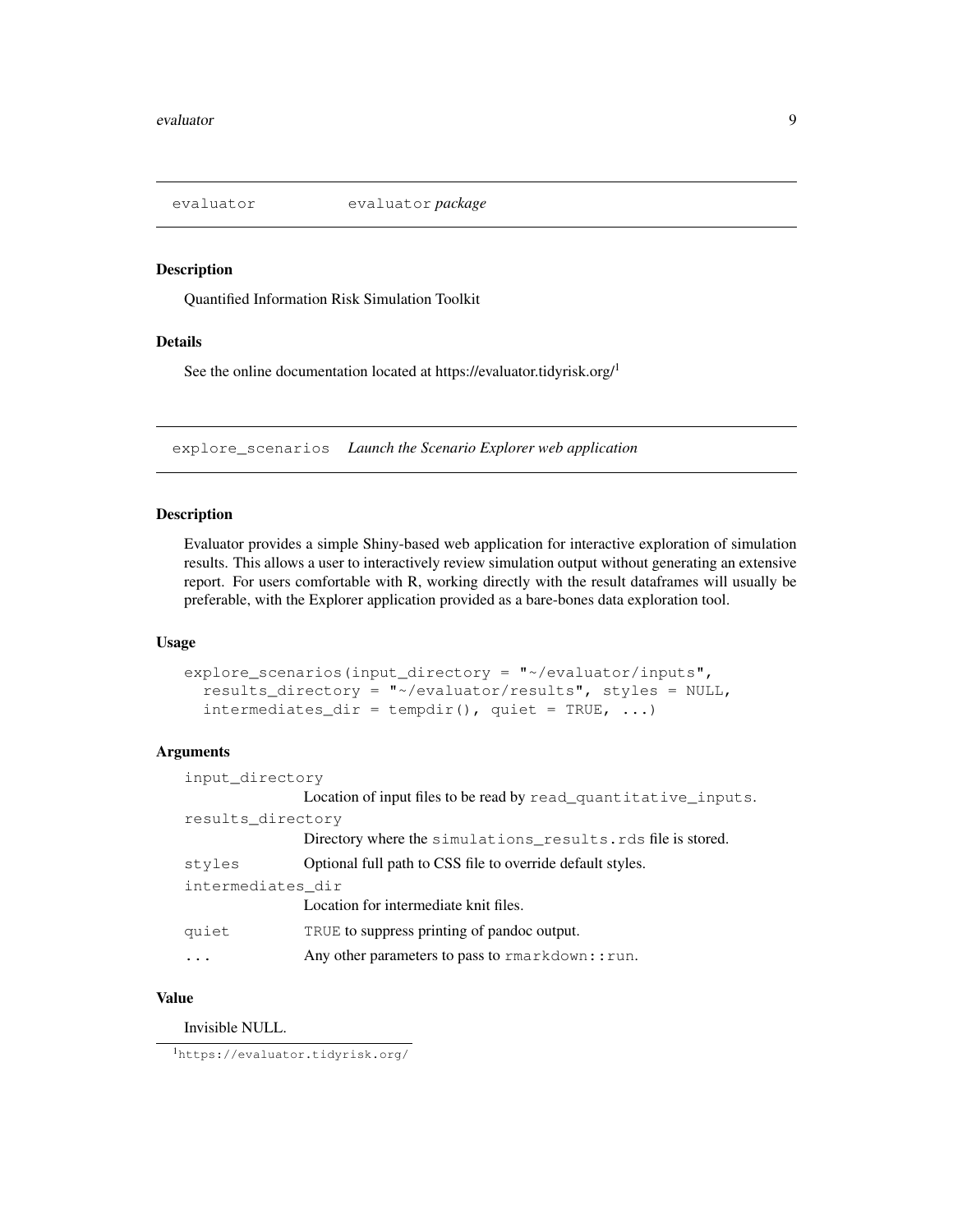#### Examples

```
## Not run:
explore_scenarios("~/inputs", "~/results")
## End(Not run)
```
exposure\_histogram *Display a histogram of losses for a scenario*

### Description

Given a results dataframe for a specific scenario, create a histogram of the annualized loss exposure. This provides a detailed view on the results for a particular scenario.

#### Usage

```
exposure_histogram(simulation_result, bins = 30, show_var_95 = FALSE)
```
#### Arguments

| simulation result |                                                                       |  |
|-------------------|-----------------------------------------------------------------------|--|
|                   | Simulation result from run simulation.                                |  |
| bins              | Number of bins to use for the histogram.                              |  |
|                   | show_var_95 Set to TRUE to show the 95 percentile value at risk line. |  |

### Value

A ggplot object.

### See Also

Other result graphs: generate\_event\_outcomes\_plot, generate\_heatmap, generate\_scatterplot-dep loss\_exceedance\_curve, loss\_scatterplot

#### Examples

```
data(mc_simulation_results)
result <- mc_simulation_results[[1, "results"]]
exposure_histogram(result)
```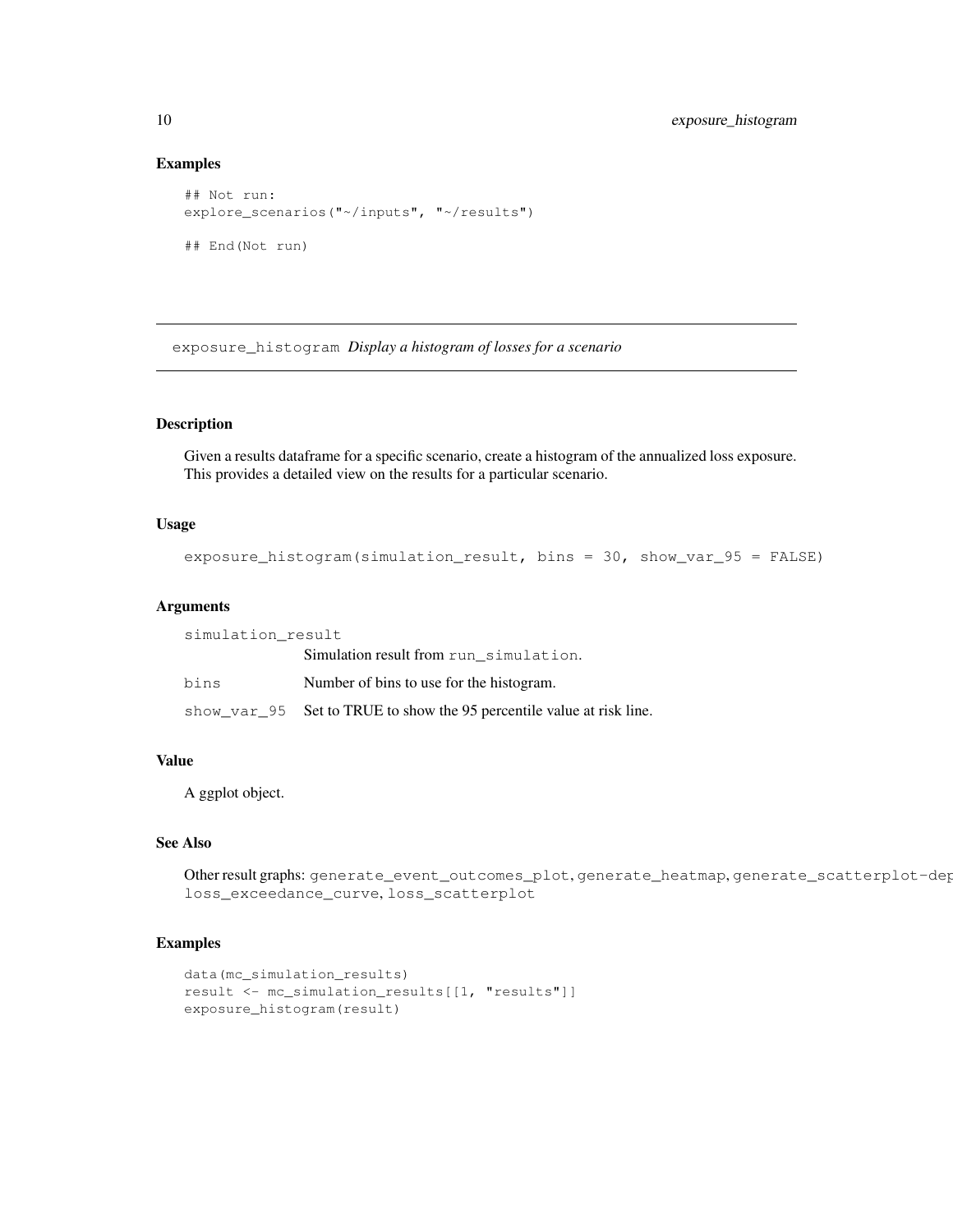generate\_event\_outcomes\_plot

*Display the distribution of threat events contained vs. realized across all domains*

#### Description

Creates a barbell plot showing the number and percentage of events contained (not resulting in loss) vs the number and percentage of loss events (threat events resulting in losses).

#### Usage

```
generate_event_outcomes_plot(domain_summary, domain_id = domain_id)
```
#### Arguments

| domain summary |                                           |
|----------------|-------------------------------------------|
|                | Domain-level summary from domain summary. |
| domain id      | Variable to group plot by.                |

#### Value

A ggplot object.

### See Also

Other result graphs: exposure\_histogram, generate\_heatmap, generate\_scatterplot-deprecated, loss\_exceedance\_curve, loss\_scatterplot

### Examples

```
data(mc_domain_summary)
generate_event_outcomes_plot(mc_domain_summary)
```
generate\_heatmap *Display a heatmap of impact by domain*

### Description

Given a domain\_summary and a list of all domains, generate a heatmap colored by the 95 greater than others.

#### Usage

```
generate_heatmap(domain_summary)
```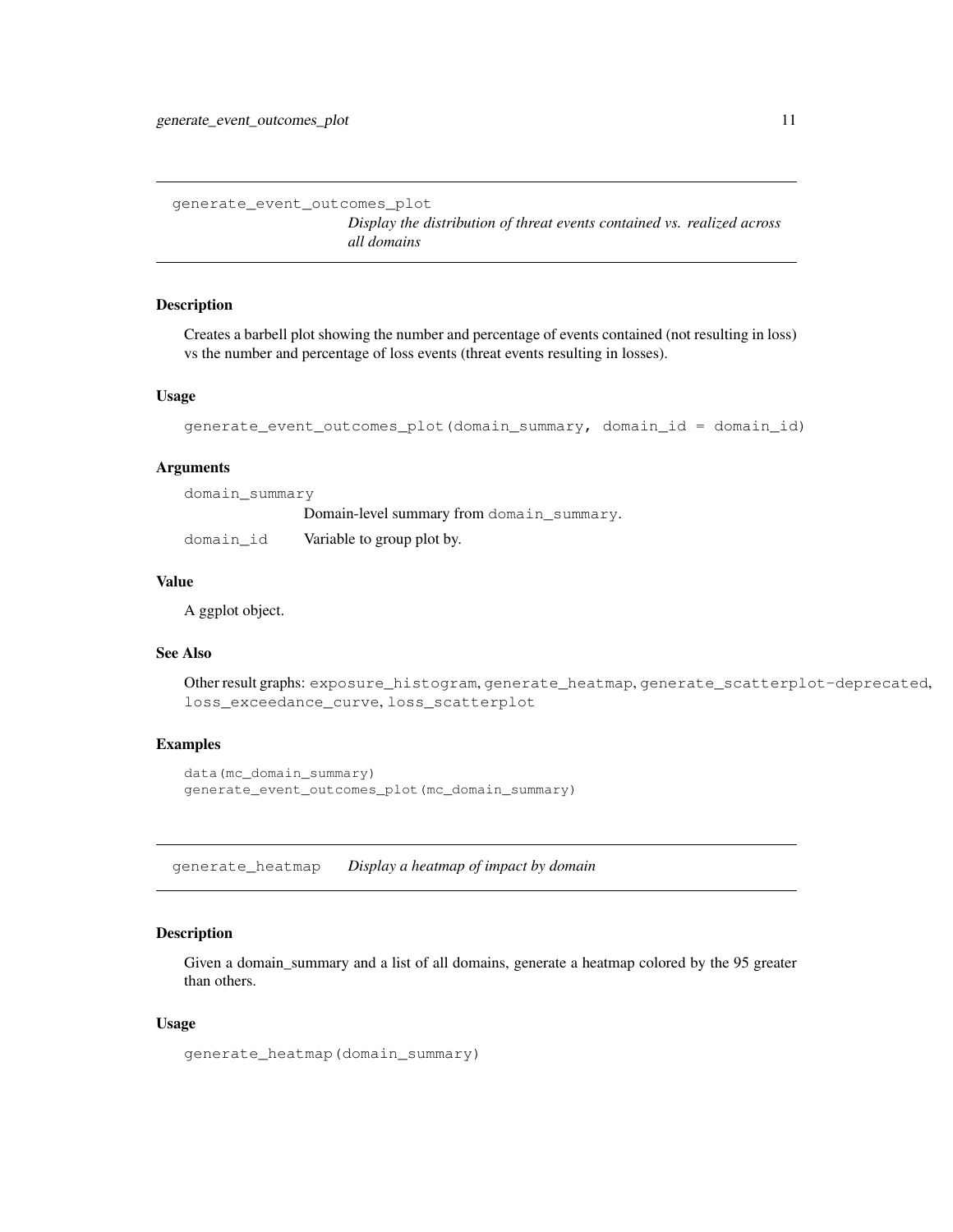#### Arguments

domain\_summary

Simulations summarized at a domain level via summarize domains.

### Value

A ggplot object.

#### See Also

Other result graphs: exposure\_histogram, generate\_event\_outcomes\_plot, generate\_scatterplotloss\_exceedance\_curve, loss\_scatterplot

#### Examples

```
data(mc_domain_summary)
generate_heatmap(mc_domain_summary)
```
generate\_report *Generate sample analysis report*

### Description

Given a set of input files and summarized simulation results, create a skeleton risk analysis report. This report attempts to summarize the results of the analysis at a top level, using 95 metric, while also providing more detailed analysis at both a per-domain and per-scenario level.

#### Usage

```
generate_report(input_directory = "~/evaluator/inputs",
  results_directory = "~/evaluator/results", output_file,
  styles = NULL, include_header = NULL,
  focus_scenario_ids = c("RS-51", "RS-12"), format = "html",
  intermediates\_dir = tempdir(), quiet = TRUE, ...)
```
#### Arguments

input\_directory

Location of input files.

```
results_directory
                Location of simulation results.
output_file Full path to output file.
styles Optional full path to CSS file to override default styles.
include_header
                Optional full path to HTML to include in the HEAD section (HTML formats
                only).
```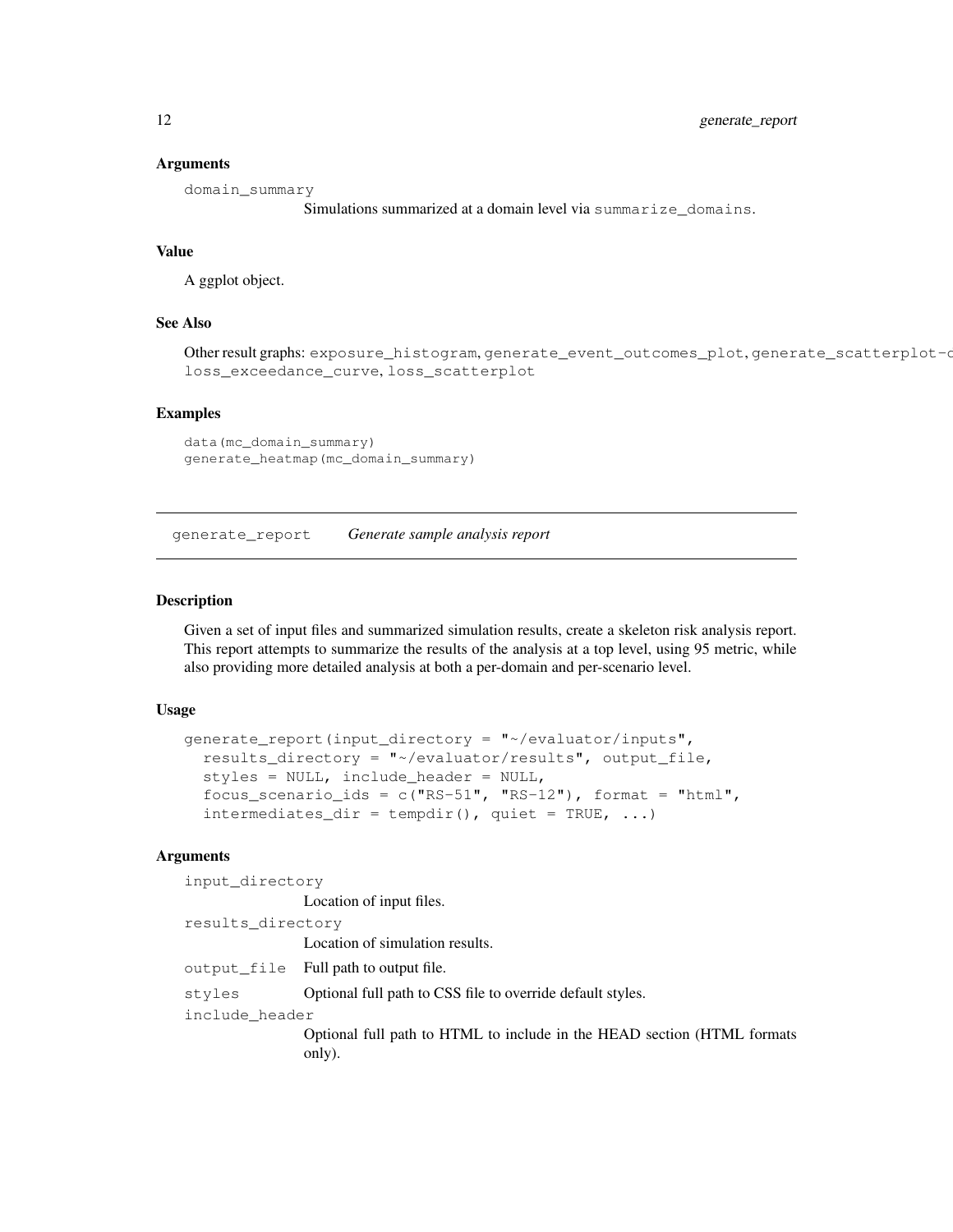### get\_base\_fontfamily 13

| focus_scenario_ids |                                                              |  |
|--------------------|--------------------------------------------------------------|--|
|                    | IDs of scenarios of special interest.                        |  |
| format             | Format to generate (html, pdf, word).                        |  |
| intermediates dir  |                                                              |  |
|                    | Location for intermediate knit files.                        |  |
| quiet              | TRUE to suppress printing of pandoc output.                  |  |
|                    | Any other parameters to pass straight to rmarkdown:: render. |  |

### Details

This report includes several sections where an analyst will need to modify and fill in details for their specific organization. Of particular note is the Recommendations section, which will always need to be updated.

### Value

Default return values of the rmarkdown:: render function.

### Examples

```
## Not run:
generate_report("~/inputs", "~/results", "~/risk_report.html")
## End(Not run)
```
get\_base\_fontfamily

*Select a base graphics font family*

### Description

The Benton Sans Regular font is preferred with a fallback of Arial Narrow. If neither font is available, use a default sans family font.

#### Usage

get\_base\_fontfamily()

### Value

String of the preferred base font.

### Examples

get\_base\_fontfamily()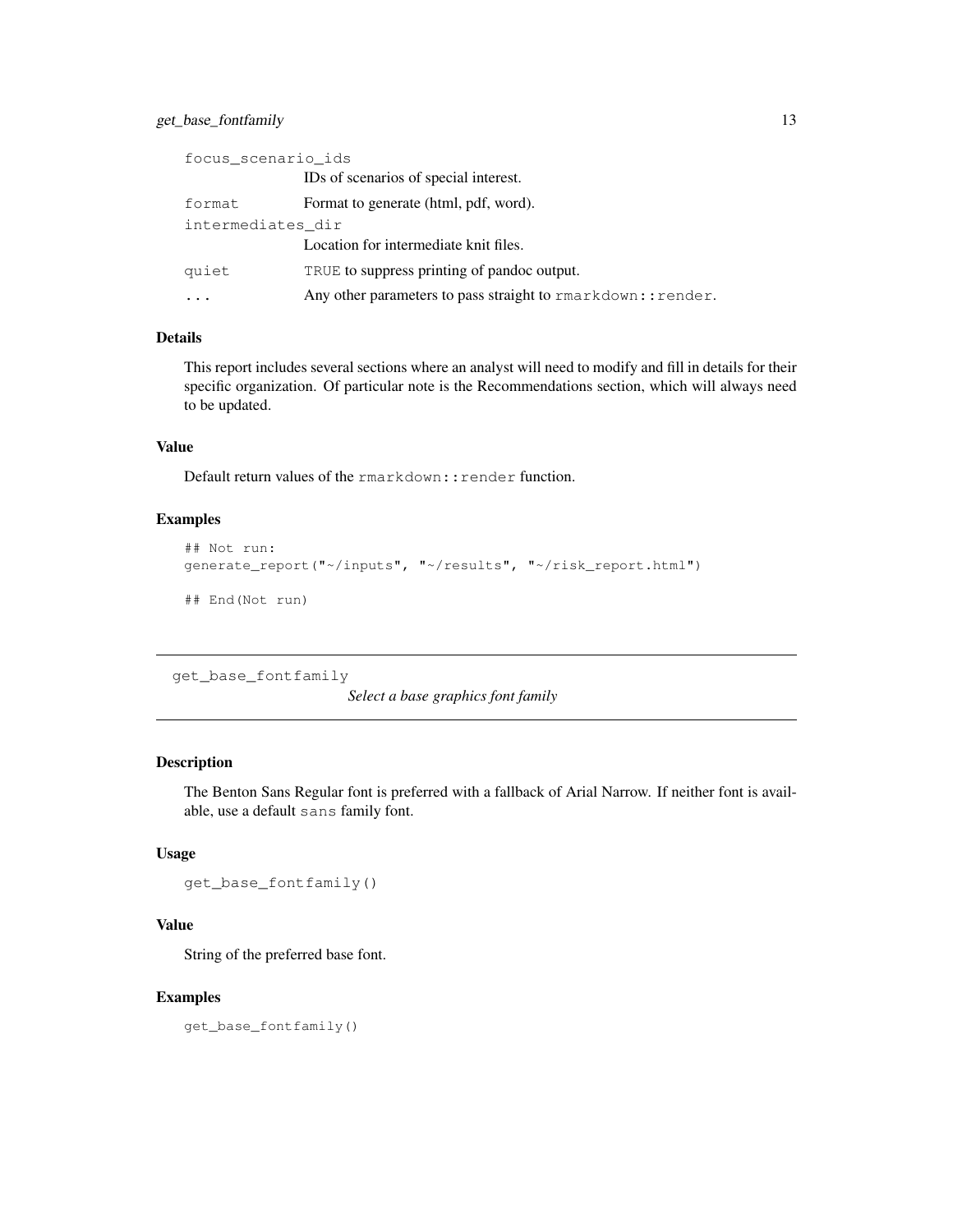```
get_mean_control_strength
```
*Calculate difficulty strength across multiple controls by taking the mean*

#### Description

Given a set of estimation parameters, calculate control strength as the arithmetic mean of sampled control effectiveness.

#### Usage

```
get_mean_control_strength(n, diff_parameters)
```
#### Arguments

n Number of threat events to generate control effectiveness samples. diff\_parameters

Parameters to pass to sample\_diff.

### Value

Vector of control effectiveness.

### See Also

```
Other OpenFAIR helpers: compare_tef_vuln, openfair_tef_tc_diff_lm, sample_diff,
sample_lef, sample_lm, sample_tc, sample_vuln, select_loss_opportunities
```
identify\_outliers *Unnest a summarized results dataframe, adding outlier information*

### Description

Given a summarized results dataframe, unnest the summary results column and use the value at risk (VaR) column to identify all the elements that are outliers (having a VaR  $\ge$ = two standard deviations)

### Usage

```
identify_outliers(results)
```
#### Arguments

results Scenario summary results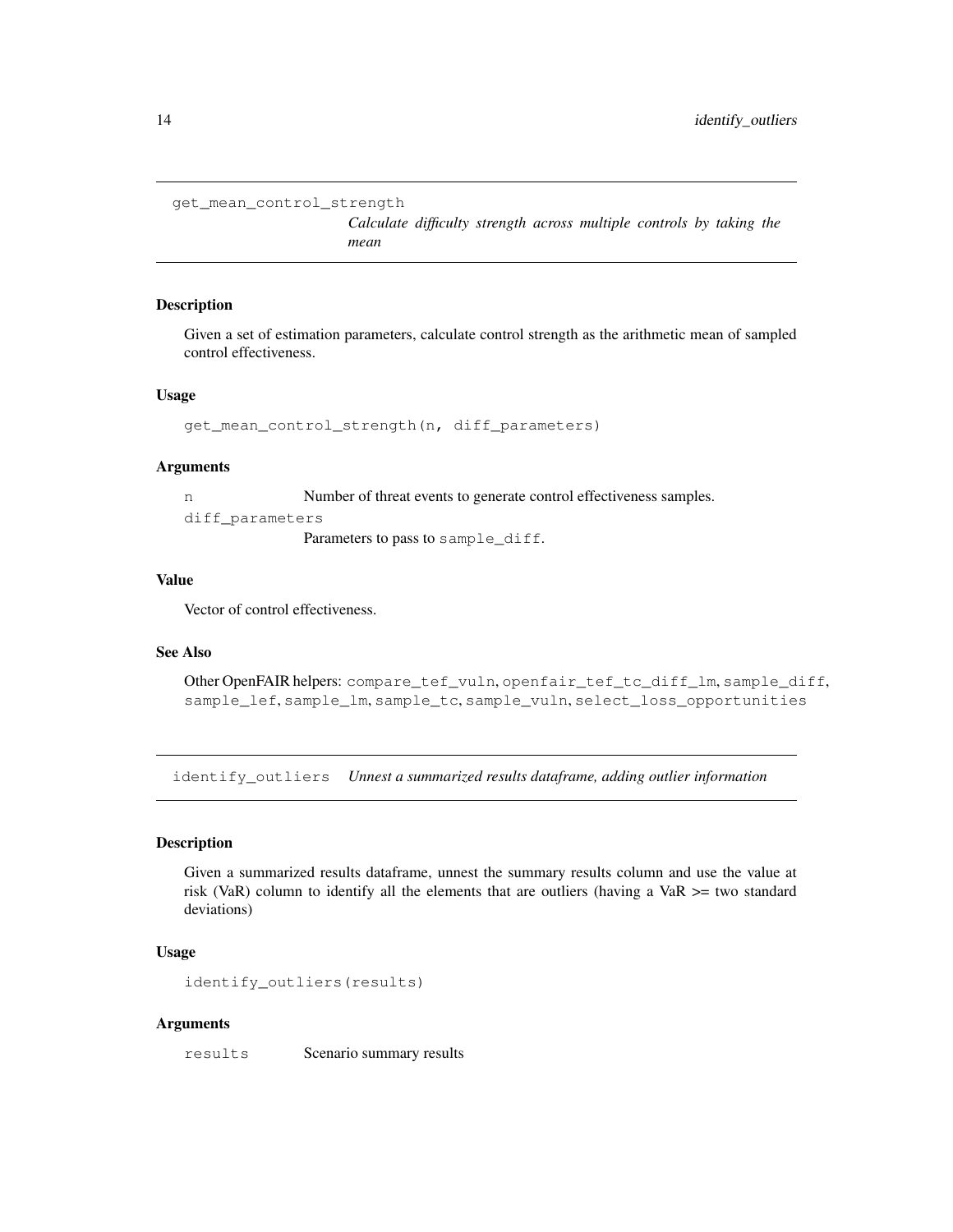### Value

The supplied dataframe with the following additional columns:

- ale\_var\_zscore Annual loss z-score
- outlier Logical flag when the z-score is greater than or equal to two

## Examples

```
data(mc_scenario_summary)
identify_outliers(mc_scenario_summary)
```
import\_capabilities

*Import capabilities from survey spreadsheet*

### Description

Import capabilities from survey spreadsheet

#### Usage

```
import_capabilities(survey_file = NULL, domains = NULL)
```
### Arguments

|         | survey_file Path to survey Excel file. If not supplied, a default sample file is used. |
|---------|----------------------------------------------------------------------------------------|
| domains | Dataframe of domains and domain IDs.                                                   |

### Value

Extracted capabilities as a dataframe.

### Examples

```
data(mc_domains)
import_capabilities(domains = mc_domains)
```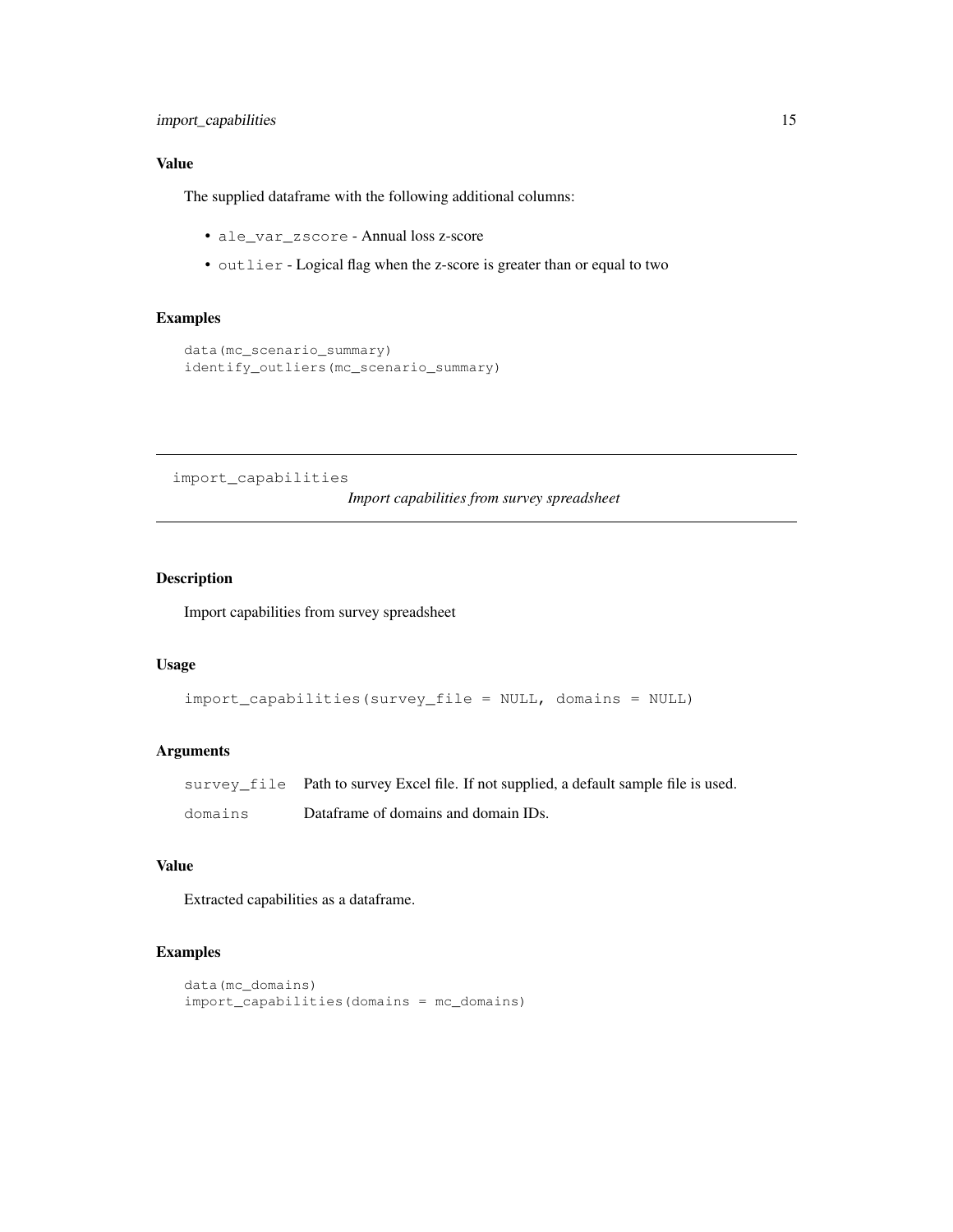import\_scenarios *Import scenarios from survey spreadsheet*

#### Description

Import scenarios from survey spreadsheet

#### Usage

```
import_scenarios(survey_file = NULL, domains = NULL)
```
### Arguments

survey\_file Path to survey Excel file. Defaults to a sample file if not supplied. domains Dataframe of domains and domain IDs.

### Value

Extracted qualitative scenarios as a dataframe.

### Examples

```
data(mc_domains)
import_scenarios(domains = mc_domains)
```
import\_spreadsheet *Import the scenario spreadsheet*

#### Description

This is a convenience wrapper around the import\_scenarios and import\_capabilities functions. Writes cleaned comma-separated formatted files for the scenarios and capabilities to disk.

### Usage

```
import_spreadsheet(survey_file = system.file("survey", "survey.xlsx",
 package = "evaluator"), domains = NULL,
 output\_dir = "~/evaluator/results")
```
#### Arguments

|         | survey file Path to survey Excel file. Defaults to an Evaluator-provided sample spreadsheet. |
|---------|----------------------------------------------------------------------------------------------|
| domains | Dataframe of domains and domain IDs. Defaults to built-in sample domains<br>dataset.         |
|         | output dir <b>Output file directory.</b>                                                     |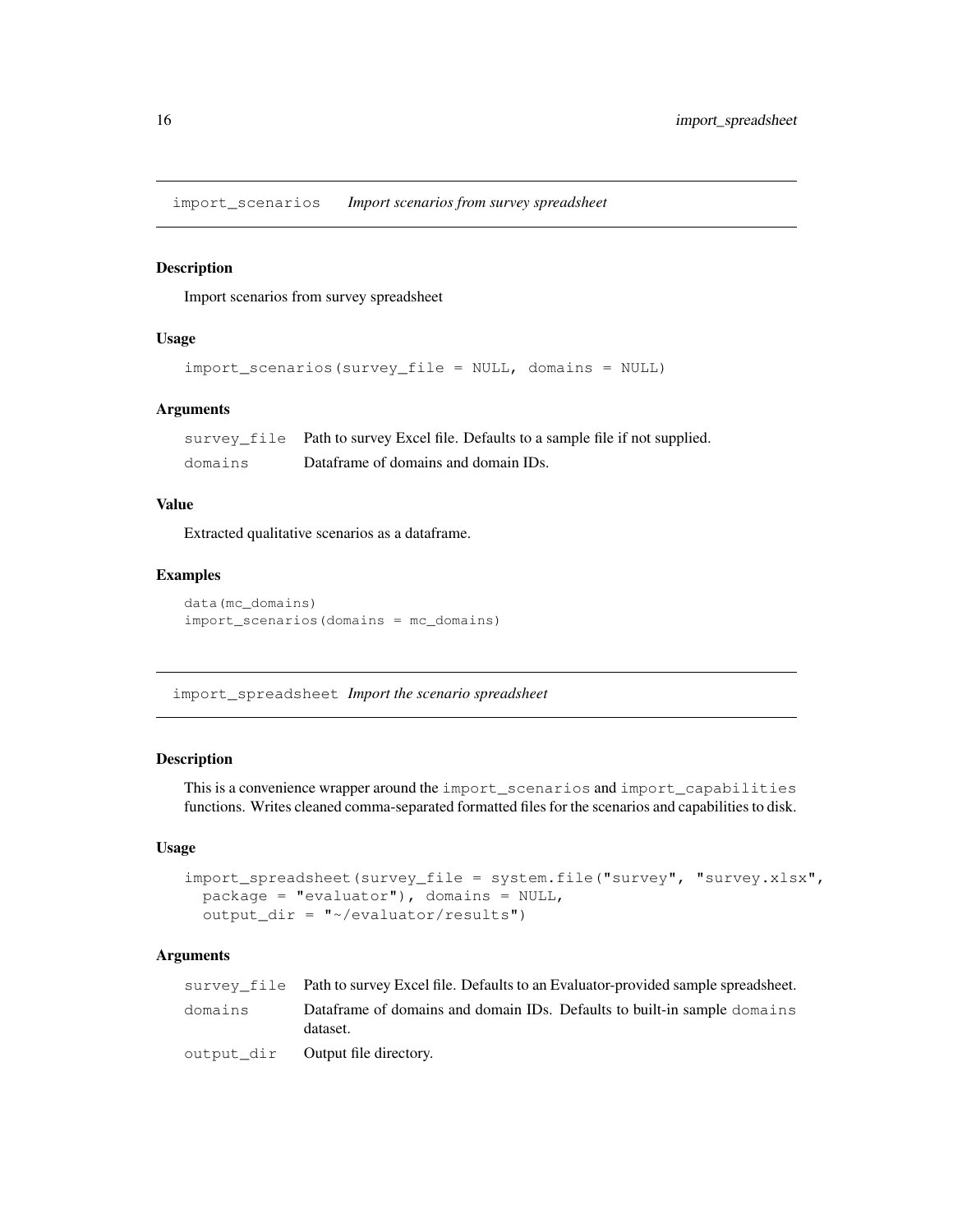### Value

Dataframe of file information on the two newly created files.

is\_tidyrisk\_scenario

*Test if the object is a tidyrisk\_scenario*

### Description

This function returns TRUE for tidyrisk\_scenario (or subclasses) and FALSE for all other objects.

### Usage

is\_tidyrisk\_scenario(x)

### Arguments

x An object

### Value

TRUE if the object inherits from the tidyrisk\_scenario class.

```
loss_exceedance_curve
```
*Display the loss exceedance curve for a group of one or more scenarios*

### Description

Display the loss exceedance curve for a group of one or more scenarios

#### Usage

```
loss_exceedance_curve(iteration_results)
```
### Arguments

```
iteration_results
```
Iteration-level summary from summarize\_iterations.

### Value

A ggplot object.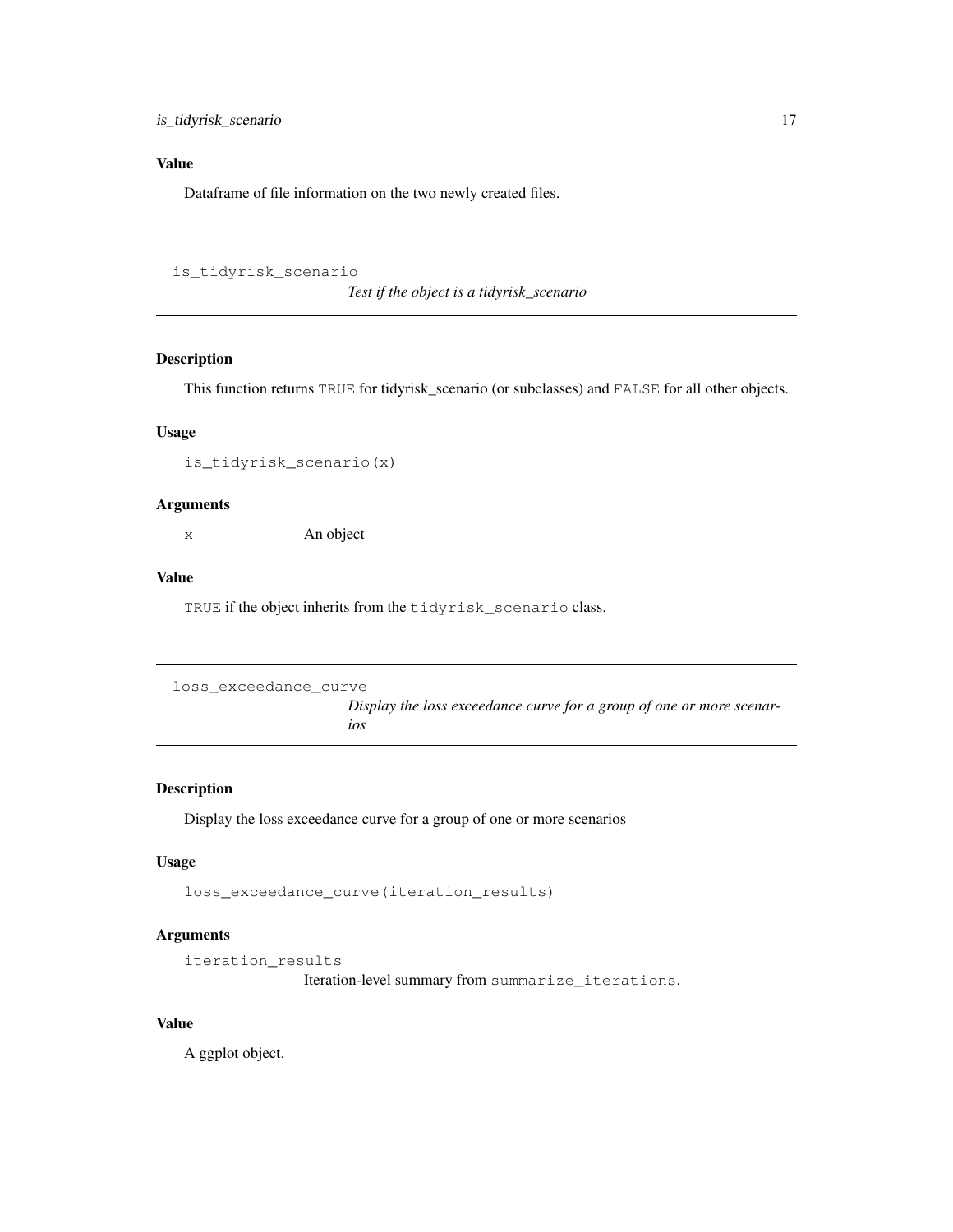### See Also

```
Other result graphs: exposure_histogram, generate_event_outcomes_plot, generate_heatmap,
generate_scatterplot-deprecated, loss_scatterplot
```
### Examples

```
data(mc_simulation_results)
summarize_iterations(mc_simulation_results$results) %>% loss_exceedance_curve()
```
loss\_scatterplot *Display a scatterplot of loss events for a scenario*

#### Description

Given a detailed results dataframe create a scatterplot of the number of loss events versus the total amount of expected annual loss for each simulation. This provides a detailed view on the results.

#### Usage

loss\_scatterplot(simulation\_result)

#### Arguments

simulation\_result Simulation results from run\_simulation.

### Value

A ggplot object.

#### See Also

Other result graphs: exposure\_histogram, generate\_event\_outcomes\_plot, generate\_heatmap, generate\_scatterplot-deprecated, loss\_exceedance\_curve

### Examples

```
data(mc_simulation_results)
loss_scatterplot(mc_simulation_results[[1, "results"]])
```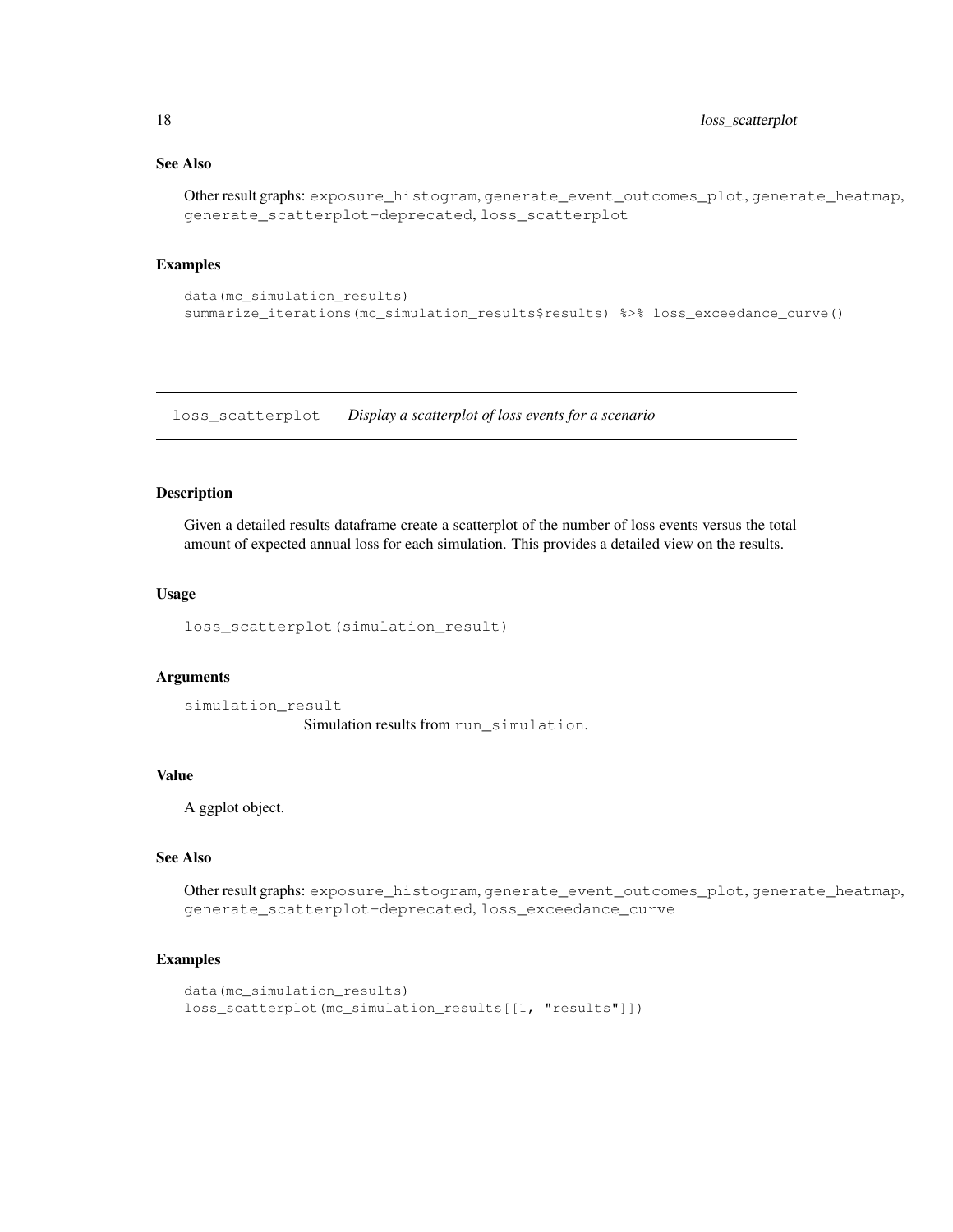A sample set of capabilities for the demonstration (and artificial) MetroCare information security program.

### Usage

mc\_capabilities

### Format

capability\_id unique id of the capability domain\_id domain id to which the capability applies capability full text summary of the capability diff qualitative label of control effectiveness

#### Source

This is hypothetical information. Any similarity to any other entity is completely coincidental.

### Description

A sample set of the domains for the demonstration (and artificial) MetroCare information security program.

### Usage

mc\_domains

#### Format

domain\_id abbreviated name of the domain domain full title of the domain

### Source

This is hypothetical information. Any similarity to any other entity is completely coincidental.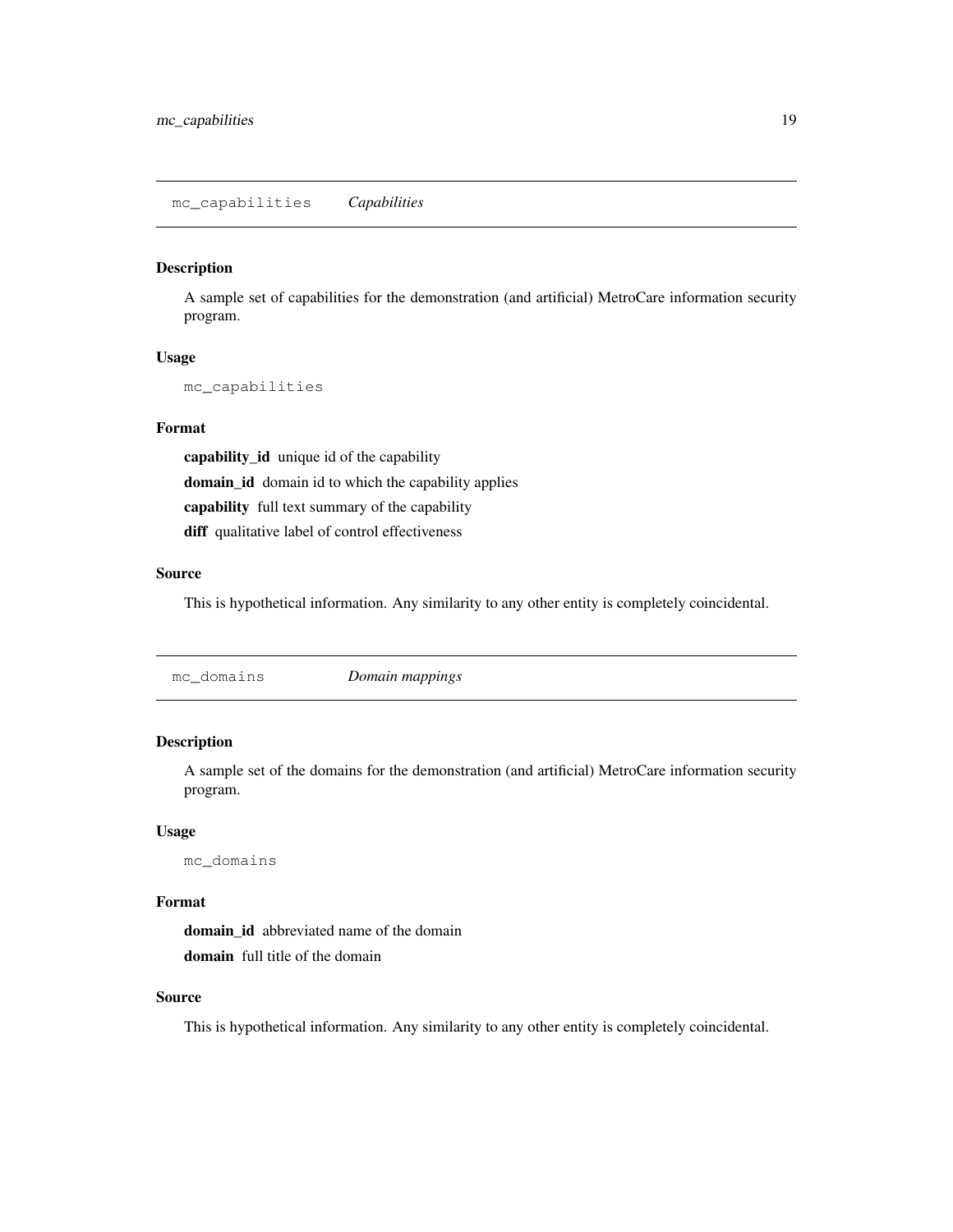A sample set of quantified information security risk exposure, summarized at the domain level, for the demonstration (and artificial) MetroCare information security program.

#### Usage

mc\_domain\_summary

### Format

domain\_id abbreviated name of the domain loss\_events\_mean mean number of loss events loss events min minimum number of loss events loss\_events\_max maximum number of loss events loss\_events\_median median number of loss events ale\_max minimum annual loss expected ale\_median median annual loss expected ale\_mean mean annual loss expected ale\_max maximum annual loss expected ale\_sd standard deviation annual loss expected ale\_var value at risk, ale mean\_threat\_events mean threat events mean\_avoided\_events mean avoided events mean\_tc\_exceedance mean threat capability exceedance mean\_diff\_exceedance mean difficulty exceedance mean\_vuln mean vulnerability of the scenario

### Source

This is hypothetical information. Any similarity to any other entity is completely coincidental.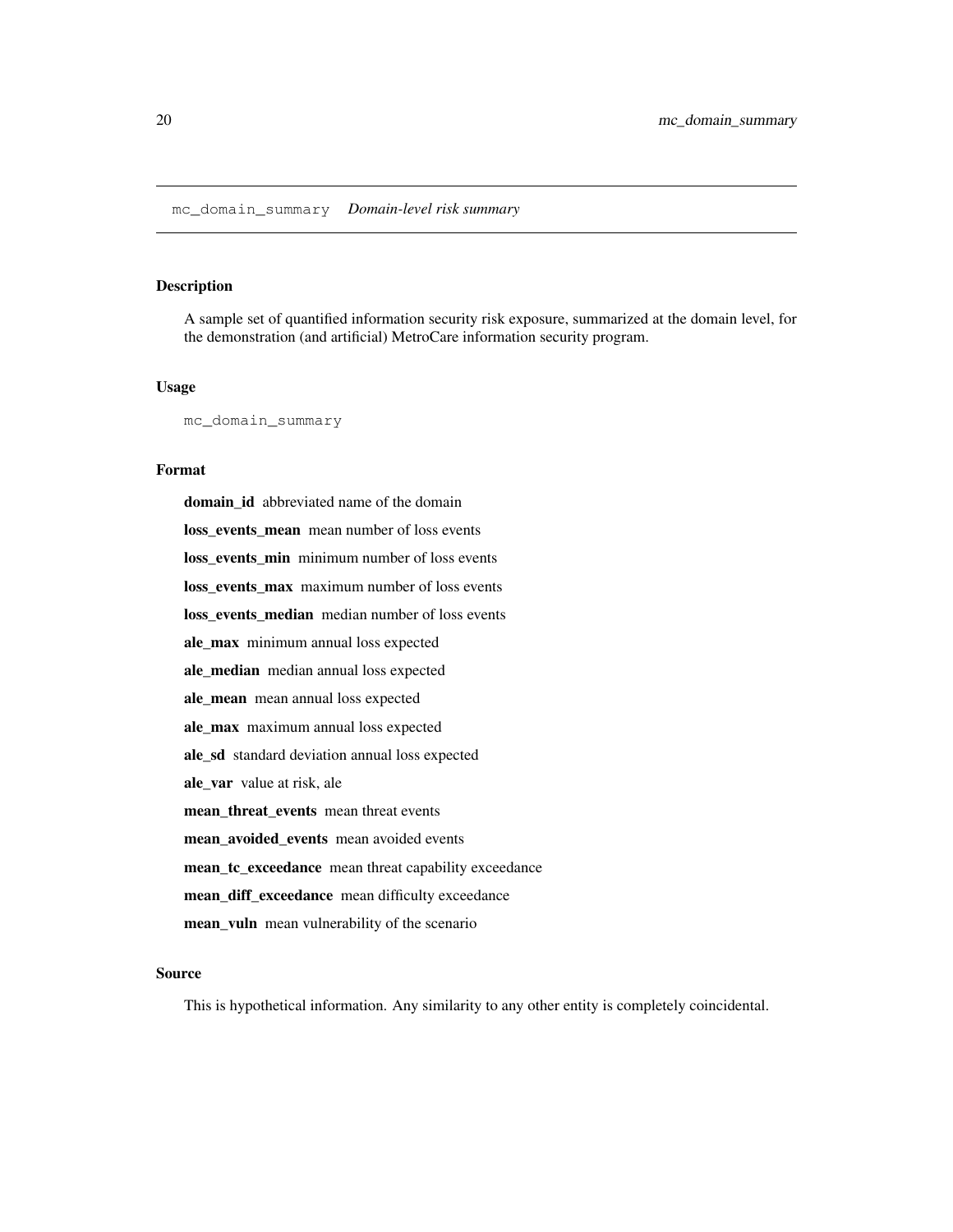A sample set of qualitative to quantitative mappings for the demonstration (and artificial) MetroCare information security program.

#### Usage

mc\_mappings

#### Format

type The element in the OpenFAIR ontology to which this mapping applies

label Qualitative label

l BetaPERT low value

ml BetaPERT most likely value

h BetaPERT high value

conf BetaPERT confidence value

#### Source

This is hypothetical information. Any similarity to any other entity is completely coincidental.

mc\_qualitative\_scenarios

*Qualitative information security risk scenarios*

### Description

A sample set of qualitative information security risk scenarios for the demonstration (and artificial) MetroCare information security program.

#### Usage

mc\_qualitative\_scenarios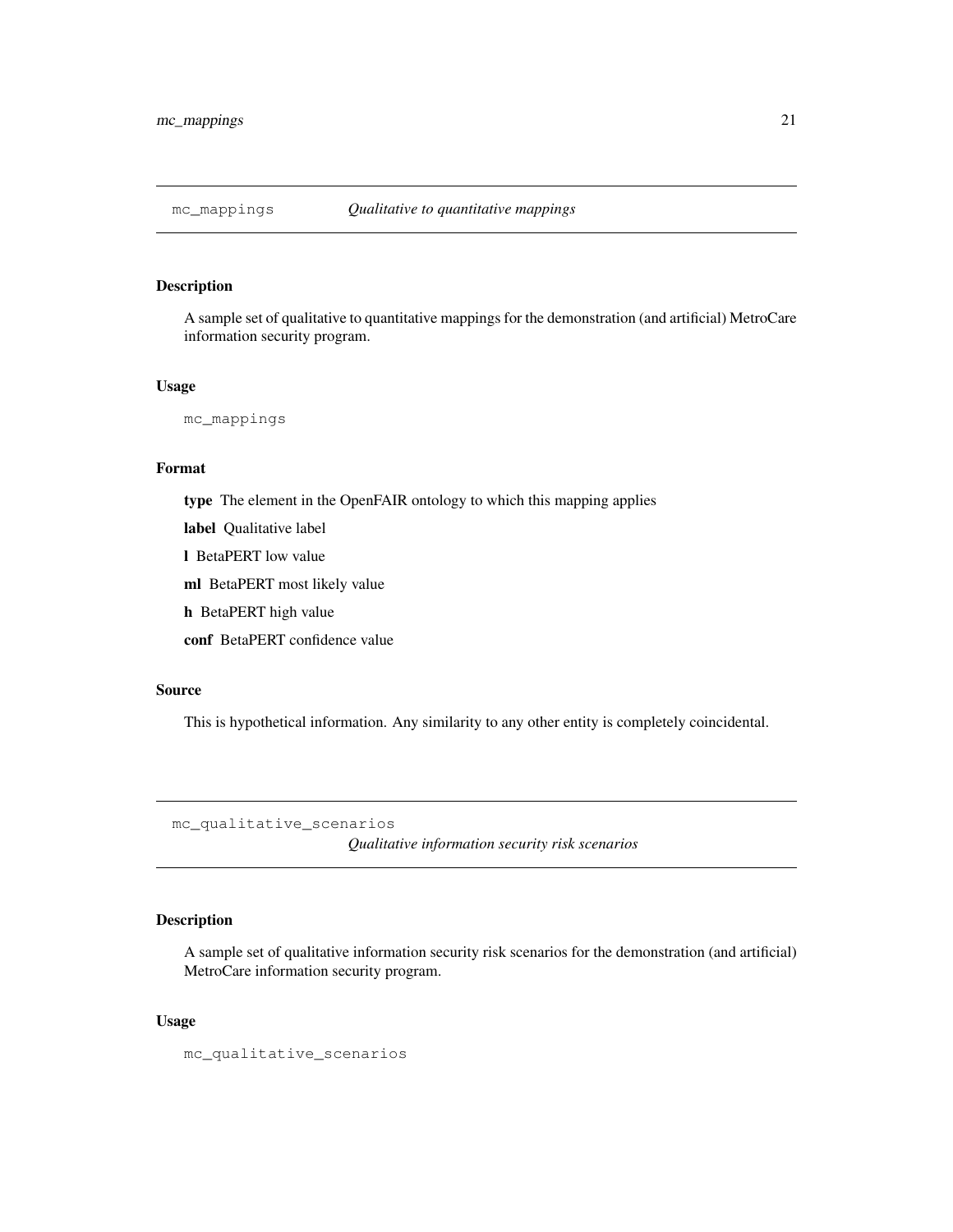#### Format

scenario\_id id of the scenario, primary key scenario full text description of the risk scenario tcomm full text name of threat community tef qualitative label of threat frequency tc qualitative label of threat capability lm qualitative label of loss magnitude domain\_id domain id controls comma delimited list of controls ids

### Details

No connection with any other similarly named entity is intended or implied.

#### Source

This is hypothetical information. Any similarity to any other entity is completely coincidental.

mc\_quantitative\_scenarios

*Quantified information risk scenarios*

### **Description**

A sample set of quantified information security risk scenarios for the demonstration (and artificial) MetroCare information security program.

#### Usage

```
mc_quantitative_scenarios
```
### Format

A dataset of quantified risk scenarios, with parameters describing the distribution of each input.

scenario\_id id of the scenario, primary key scenario\_description full text description of the risk scenario tcomm description of the threat community domain\_id domain id control\_descriptons named list of the text description of controls involved scenario tidyrisk\_scenario objects

### Source

This is hypothetical information. Any similarity to any other entity is completely coincidental.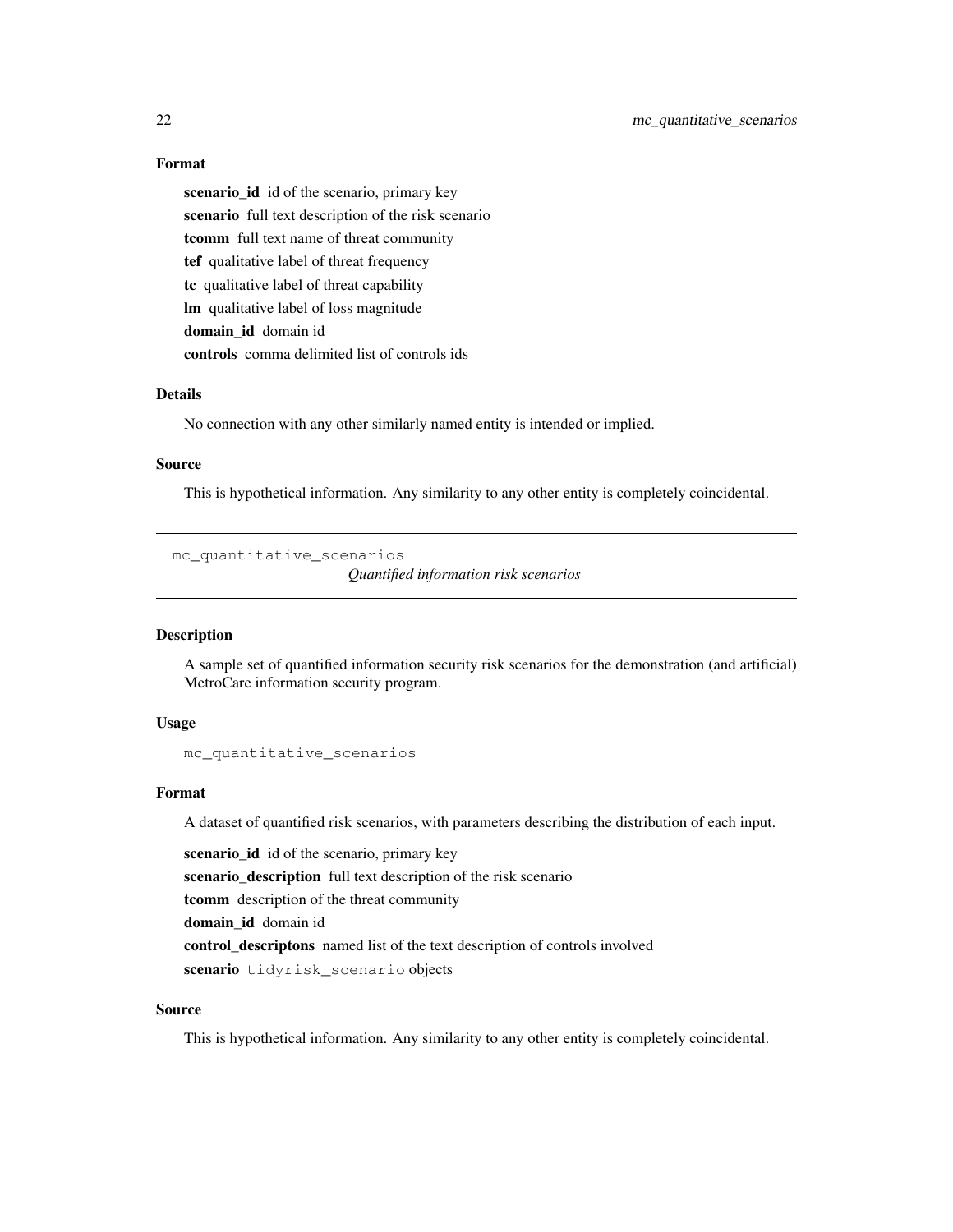mc\_scenario\_summary

*Scenario-level risk summary*

#### Description

A sample set of quantified information security risk exposure, summarized at the scenario level, for the demonstration (and artificial) MetroCare information security program.

#### Usage

mc\_scenario\_summary

#### Format

scenario\_id ID of the scenario domain\_id domain id control\_description control description results nested data frame of simulation results for the scenario loss events mean mean number of loss events loss events median median number of loss events loss events min minimum number of loss events loss\_events\_max maximum number of loss events ale\_median median annual loss expected ale\_max maximum annual loss expected ale\_var value at risk, ale sle\_min minimum single loss expectancy sle\_max maximum single loss expectancy sle\_mean mean single loss expectancy sle\_median median single loss expectancy mean\_tc\_exceedance mean threat capability exceedance mean\_diff\_exceedance mean difficulty exceedance mean\_vuln mean vulnerability of the scenario

#### Source

This is hypothetical information. Any similarity to any other entity is completely coincidental.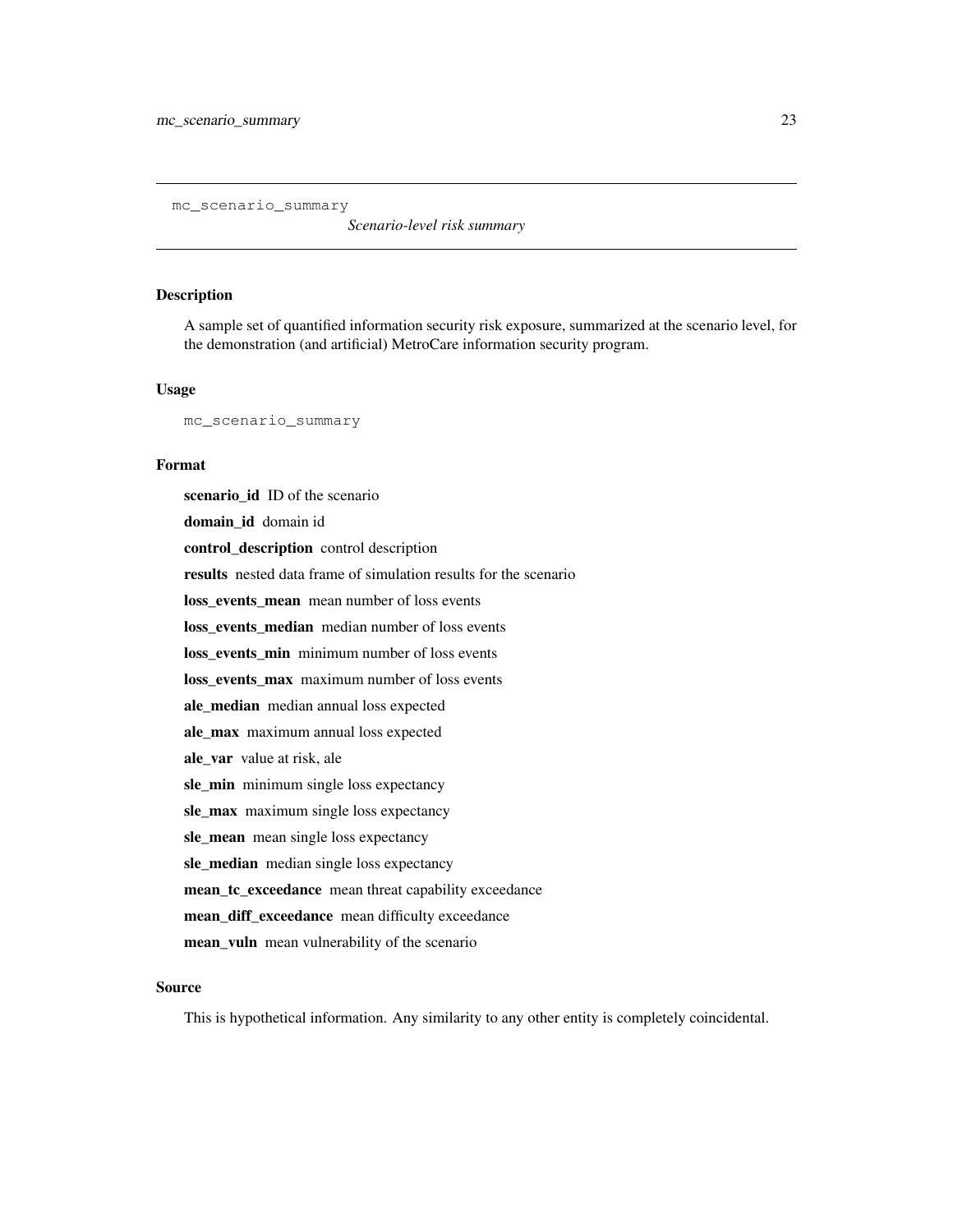mc\_simulation\_results

*Simulation results*

#### Description

A sample set of information security risk scenario simulation results for the demonstration (and artificial) MetroCare information security program.

### Usage

```
mc_simulation_results
```
#### Format

scenario\_id id of the scenario

domain\_id domain id

results nested data frame of simulation results for the scenario

### Source

This is hypothetical information. Any similarity to any other entity is completely coincidental.

new\_tidyrisk\_scenario

*Construct a quantitative scenario object*

### Description

Supply one or more named lists in the format of foo\_params, where each foo is an OpenFAIR factor name (e.g. tef, tc, diff, lm). Each factor should include a function name (func) to which the other named elements in the list are passed as parameters when sampling.

#### Usage

```
new_tidyrisk_scenario(..., model = "openfair_tef_tc_diff_lm")
tidyrisk_scenario(..., model = "openfair_tef_tc_diff_lm")
```
### Arguments

| $\cdots$ | One or more named OpenFAIR factor with parameters for sampling |
|----------|----------------------------------------------------------------|
| model    | Name of model to run                                           |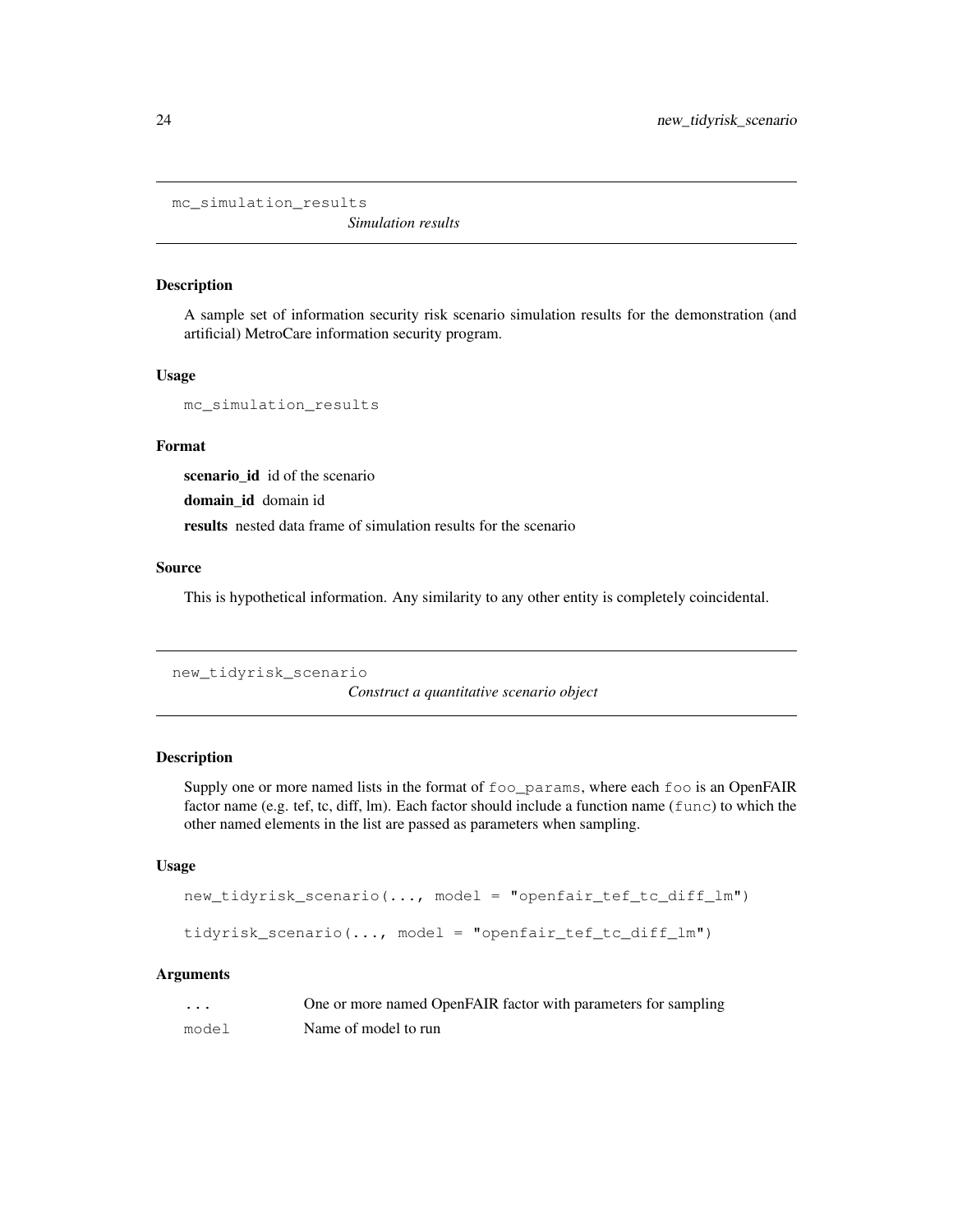openfair\_example *Launch OpenFAIR demonstration web application*

### Description

A simple web application to demonstrate OpenFAIR modeling. This application allows a user to enter beta PERT parameters and run simulations to see the distribution of results, with high level summary statistics. As a demonstration application, only TEF, TC, DIFF, and LM parameters may be entered.

#### Usage

```
openfair\_example(intermediates_dir = tempdir(), quiet = TRUE)
```
#### Arguments

| intermediates dir |                                             |
|-------------------|---------------------------------------------|
|                   | Location for intermediate knit files.       |
| quiet             | TRUE to suppress printing of pandoc output. |

#### Value

Invisible NULL

#### Examples

```
## Not run:
openfair_example()
## End(Not run)
```
openfair\_tef\_tc\_diff\_lm

*Run an OpenFAIR simulation at the TEF/TC/DIFF/LM levels*

#### Description

Run an OpenFAIR model with parameters provided for TEF, TC, DIFF, and LM sampling. If there are multiple controls provided for the scenario, the arithmetic mean (average) is taken across samples for all controls to get the effective control strength for each threat event.

#### Usage

```
openfair_test_to_dict_lm(tef, tc, diff_lm, n = 10^4, verbose = FALSE)
```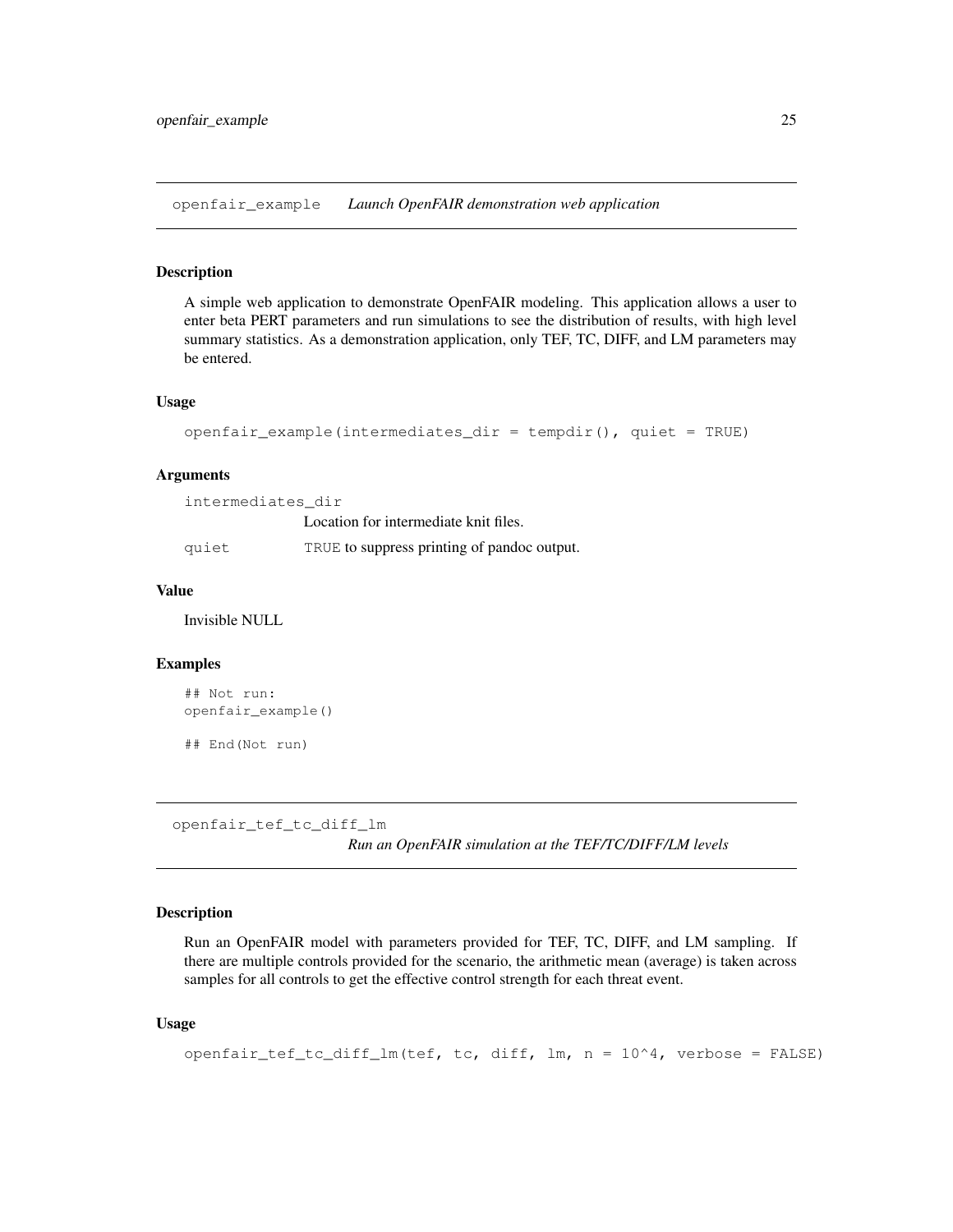#### **Arguments**

| t e f          | Parameters for TEF simulation         |
|----------------|---------------------------------------|
| tα             | Parameters for TC simulation          |
| diff           | Parameters for DIFF simulation        |
| 1 <sub>m</sub> | Parameters for LM simulation          |
| n              | Number of iterations to run.          |
| verbose        | Whether to print progress indicators. |

#### Value

Dataframe of scenario name, threat\_event count, loss\_event count, mean TC and DIFF exceedance, and ALE samples.

### See Also

Other OpenFAIR helpers: compare\_tef\_vuln, get\_mean\_control\_strength, sample\_diff, sample\_lef, sample\_lm, sample\_tc, sample\_vuln, select\_loss\_opportunities

#### Examples

```
data(mc_quantitative_scenarios)
params <- mc_quantitative_scenarios[[1, "scenario"]]$parameters
openfair_tef_tc_diff_lm(params$tef, params$tc, params$diff, params$lm, 10)
```
openfair\_tef\_tc\_diff\_plm\_sr *Run an OpenFAIR simulation at the TEF/TC/DIFF/PLM/SR levels*

#### Description

Run an OpenFAIR model with parameters provided for TEF, TC, DIFF, PLM, and SR sampling. If there are multiple controls provided for the scenario, the arithmetic mean (average) is taken across samples for all controls to get the effective control strength for each threat event.

#### Usage

```
openfair_tef_tc_diff_plm_sr(tef, tc, diff, plm, sr, n = 10^4,
 verbose = FALSE)
```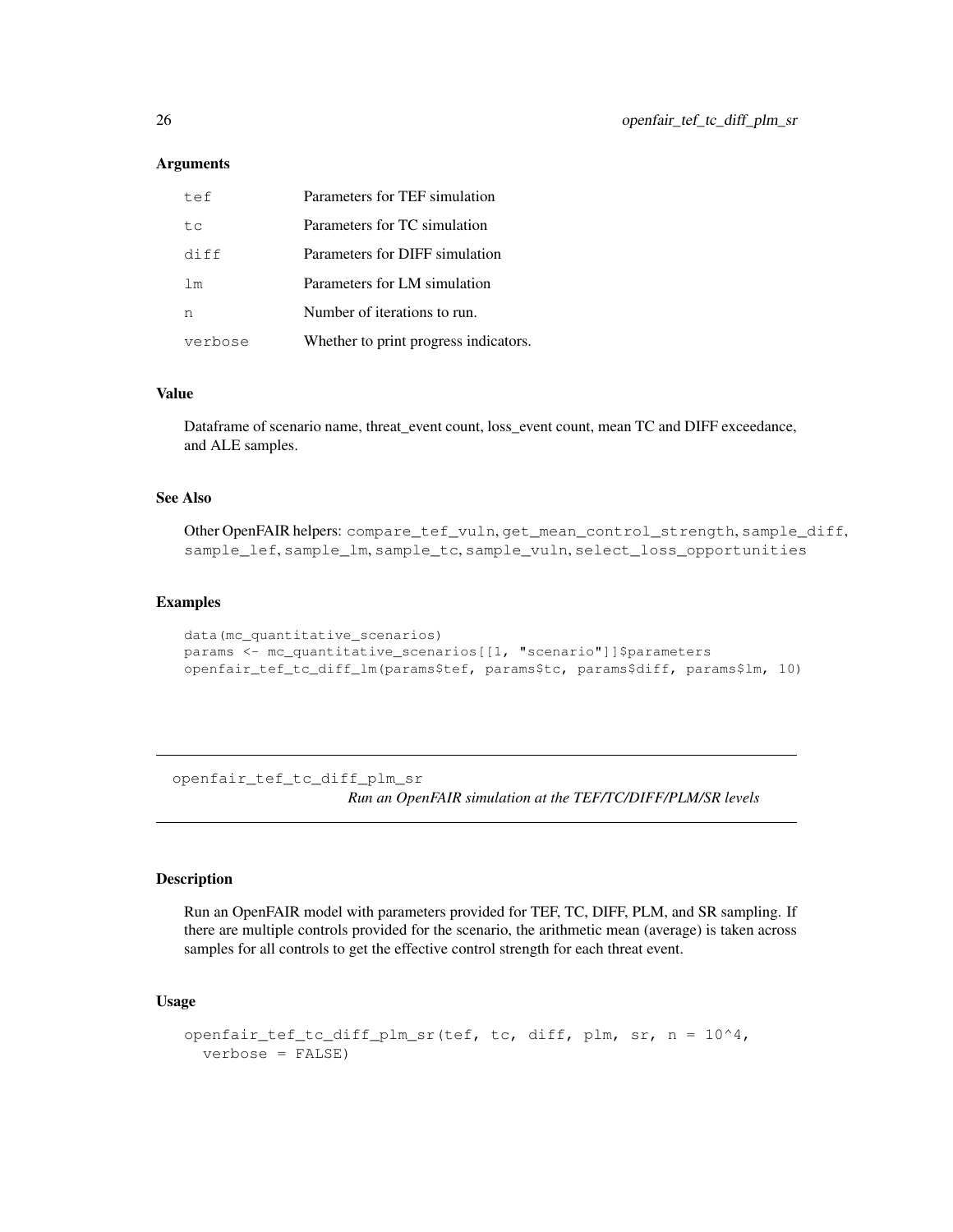### Arguments

| tef     | Parameters for TEF simulation.        |
|---------|---------------------------------------|
| ŧα      | Parameters for TC simulation.         |
| diff    | Parameters for DIFF simulation.       |
| plm     | Parameters for PLM simulation.        |
| sr      | Parameters for SR simulation.         |
| n       | Number of iterations to run.          |
| verbose | Whether to print progress indicators. |

### Value

Dataframe of scenario name, threat\_event count, loss\_event count, mean TC and DIFF exceedance, and ALE samples.

### See Also

Other OpenFAIR models: sample\_tef

print.tidyrisk\_scenario

*Default printing of a tidyrisk\_scenario*

### Description

Basic printing of a tidyrisk scenario

### Usage

```
## S3 method for class 'tidyrisk_scenario'
print(x, ...)
```
### Arguments

| X        | A tidyrisk_scenario |
|----------|---------------------|
| $\cdots$ | Currently not used  |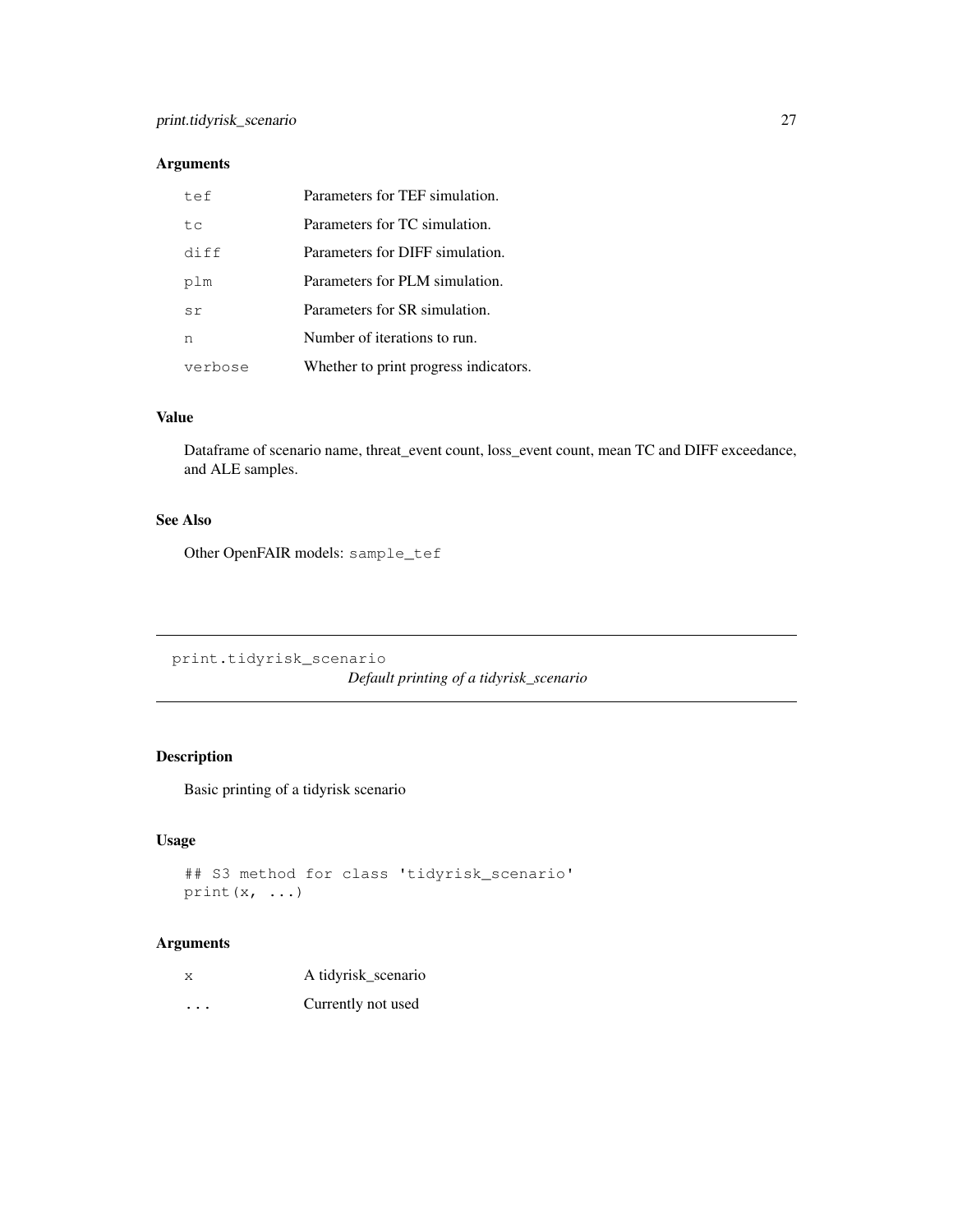```
read_qualitative_inputs
```
*Load qualitative inputs*

### Description

Given an input directory, load the key qualitative objects into memory.

#### Usage

```
read_qualitative_inputs(input_directory = "~/evaluator/inputs")
```
### Arguments

input\_directory

Location of input files.

### Details

The key qualitative inputs for Evaluator processing include:

- domains.csv: domains and domain\_ids
- mappings.csv: qualitative to quantitative mappings
- capabilities.csv: qualitative capabilities
- qualitative\_scenarios.csv: qualitative risk scenarios

#### Value

List of domains, mappings, capabilities, and qualitative\_scenarios

### Examples

```
## Not run:
read_qualitative_inputs("~/evaluator/inputs")
## End(Not run)
```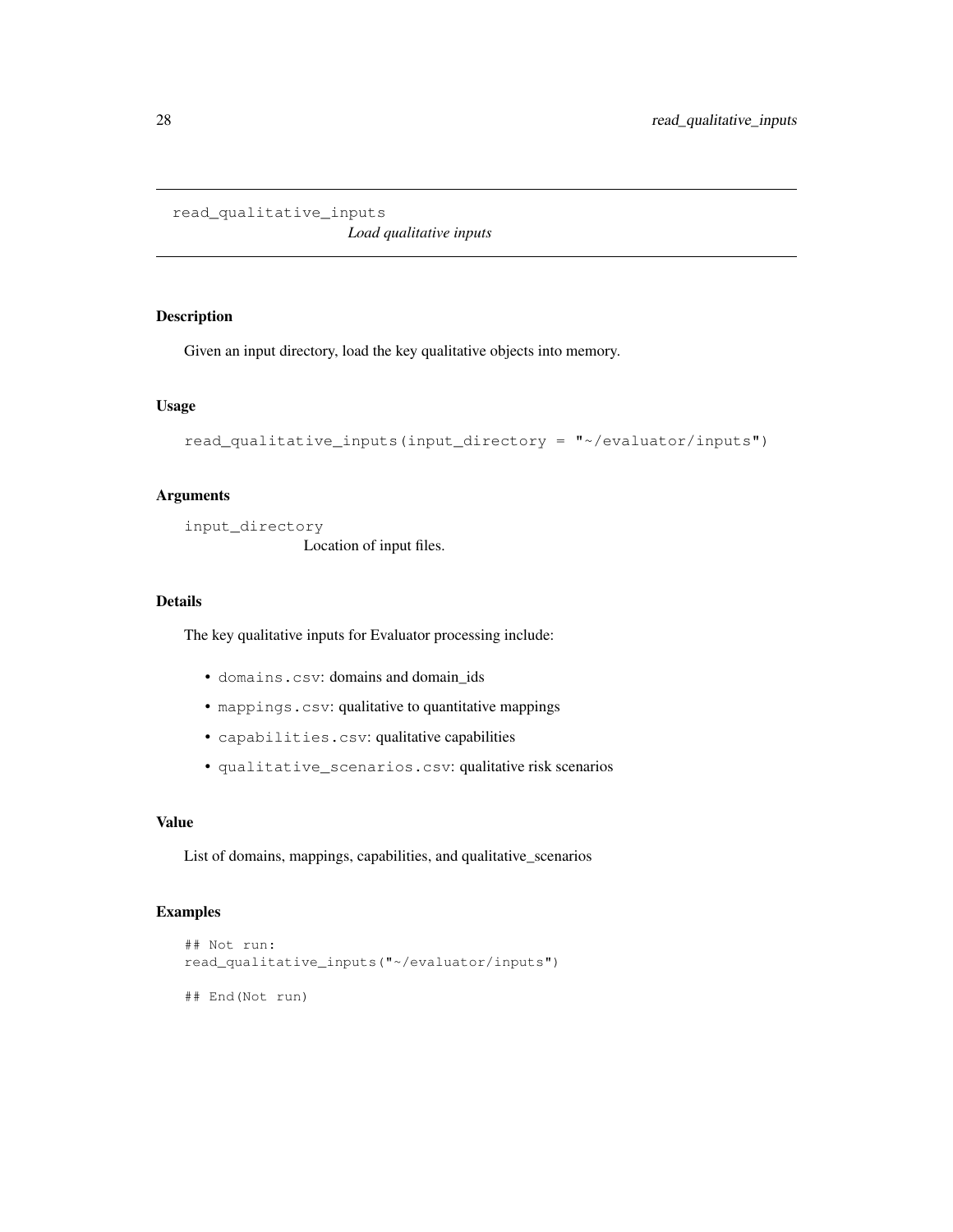read\_quantitative\_inputs

*Load quantitative inputs*

#### Description

Given an input directory, load the quantitative objects into memory.

#### Usage

```
read_quantitative_inputs(input_directory = "~/evaluator/inputs")
```
#### Arguments

input\_directory Location of input files.

#### Details

The key quantitative inputs for Evaluator processing include:

- domains.csv domains and domain\_ids
- risk\_tolerances.csv the risk tolerances of the organization
- quantitative\_scenarios.rds risk scenarios and quantified parameters

### Value

List of domains, quantitative\_scenarios, and risk\_tolerances

#### Examples

```
## Not run:
read_quantitative_inputs("~/evaluator/inputs")
## End(Not run)
```
risk\_dashboard *Launch a single page summary risk dashboard*

### Description

Given the input files and the analysis summary file, create a basic one- page summary with an overview of the results per domain and scenario. Intended as a skeleton showing how the results could be displayed at an executive level.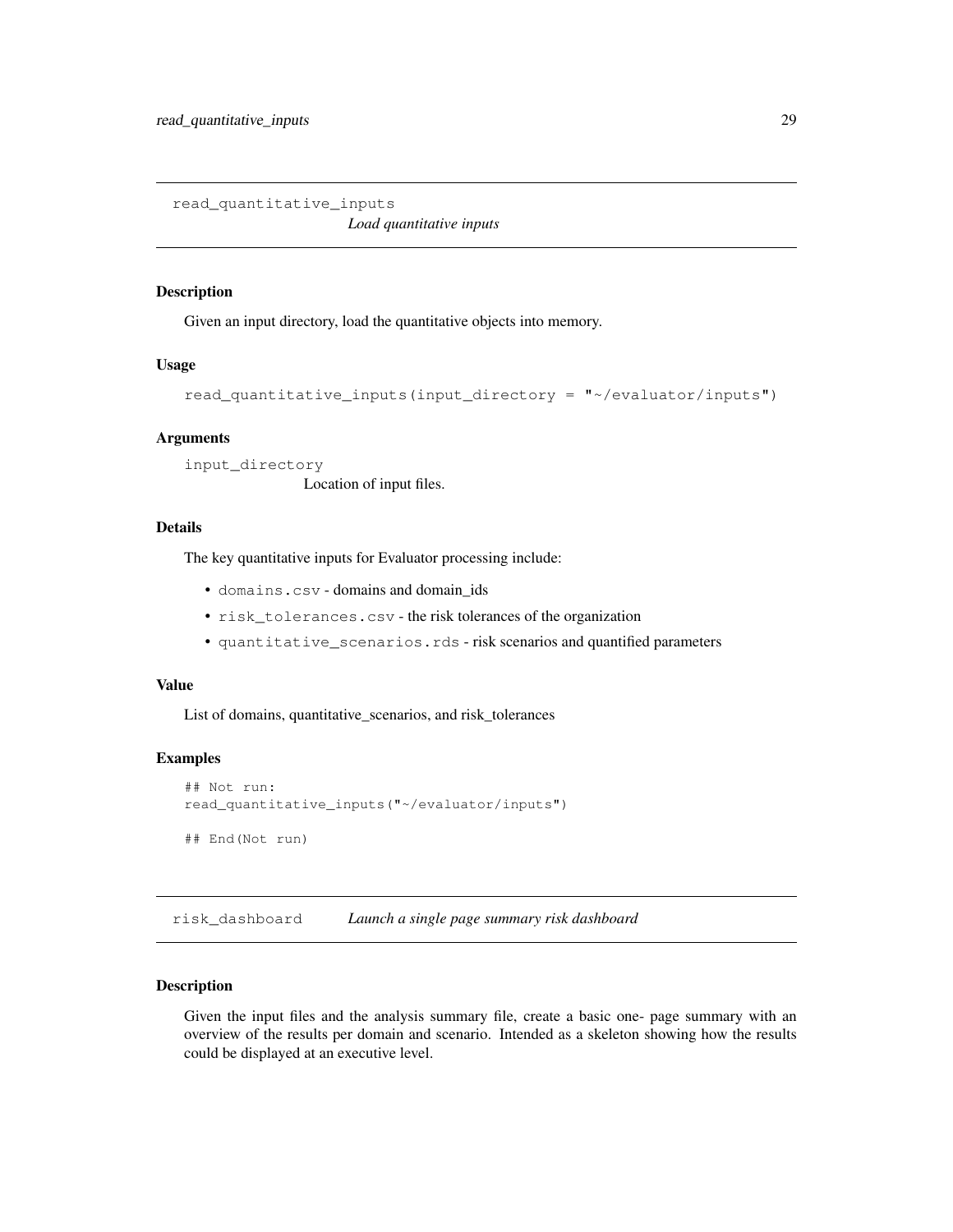#### Usage

```
risk_dashboard(input_directory = "~/evaluator/inputs",
  results_directory = "~/evaluator/results", output_file,
  intermediates\_dir = tempdir(), quiet = TRUE, ...)
```
### Arguments

| input directory   |                                                              |  |
|-------------------|--------------------------------------------------------------|--|
|                   | Location of input files read by read_quantitative_inputs.    |  |
| results directory |                                                              |  |
|                   | Directory where the simulation results. rds file is located. |  |
|                   | output file Full path to the desired output file.            |  |
| intermediates dir |                                                              |  |
|                   | Location for intermediate knit files.                        |  |
| quiet             | TRUE to suppress printing of pandoc output.                  |  |
|                   | Any other parameters to pass to rmarkdown:: render           |  |

### Value

Default return values of the rmarkdown:: render function.

### Examples

```
## Not run:
risk_dashboard("~/inputs", "~/simulations")
## End(Not run)
```
risk\_factory *Create a tidyrisk\_factor sample function*

## Description

Create a tidyrisk\_factor sample function

### Usage

```
risk_factory(factor_label = "TC")
```
#### Arguments

factor\_label abbreviation of the OpenFAIR element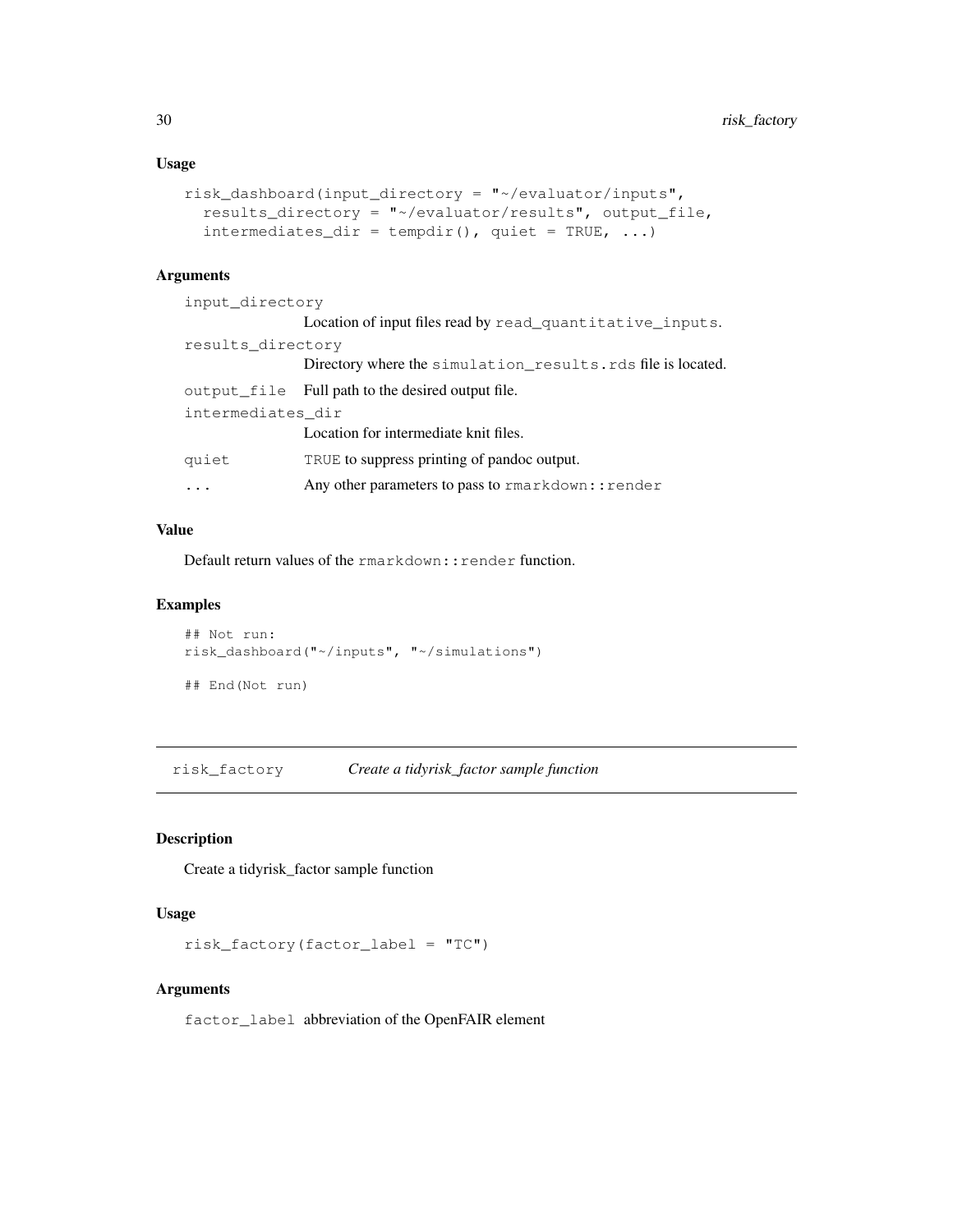run\_simulation *Run simulations for a scenario*

#### Description

Given a quantitative scenario object of type tidyrisk\_scenario, run an OpenFAIR Monte Carlo simulation.

#### Usage

```
run_simulation(scenario, iterations = 10000L, ale_maximum = NULL,
 verbose = FALSE, simulation_count = NULL)
```
#### Arguments

| scenario                                            | A tidyrisk_scenario object.                   |
|-----------------------------------------------------|-----------------------------------------------|
| iterations                                          | Number of iterations to run on each scenario. |
|                                                     | ale_maximum Maximum practical annual losses.  |
| verbose                                             | Whether verbose console output is requested.  |
| simulation count                                    |                                               |
| <b>DEPRECATED</b> Number of simulations to perform. |                                               |

#### Value

Dataframe of results.

### Examples

```
data(mc_quantitative_scenarios)
run_simulation(mc_quantitative_scenarios[[1, "scenario"]], 10)
```
run\_simulations *Run simulations for a list of scenarios*

#### Description

Given a list of quantitative scenario objects of type tidyrisk\_scenario, run a OpenFAIR Monte Carlo simulation for each scenario.

#### Usage

```
run_simulations(scenario, ..., iterations = 10000L, ale_maximum = NULL,
 verbose = FALSE, simulation_count = NULL)
```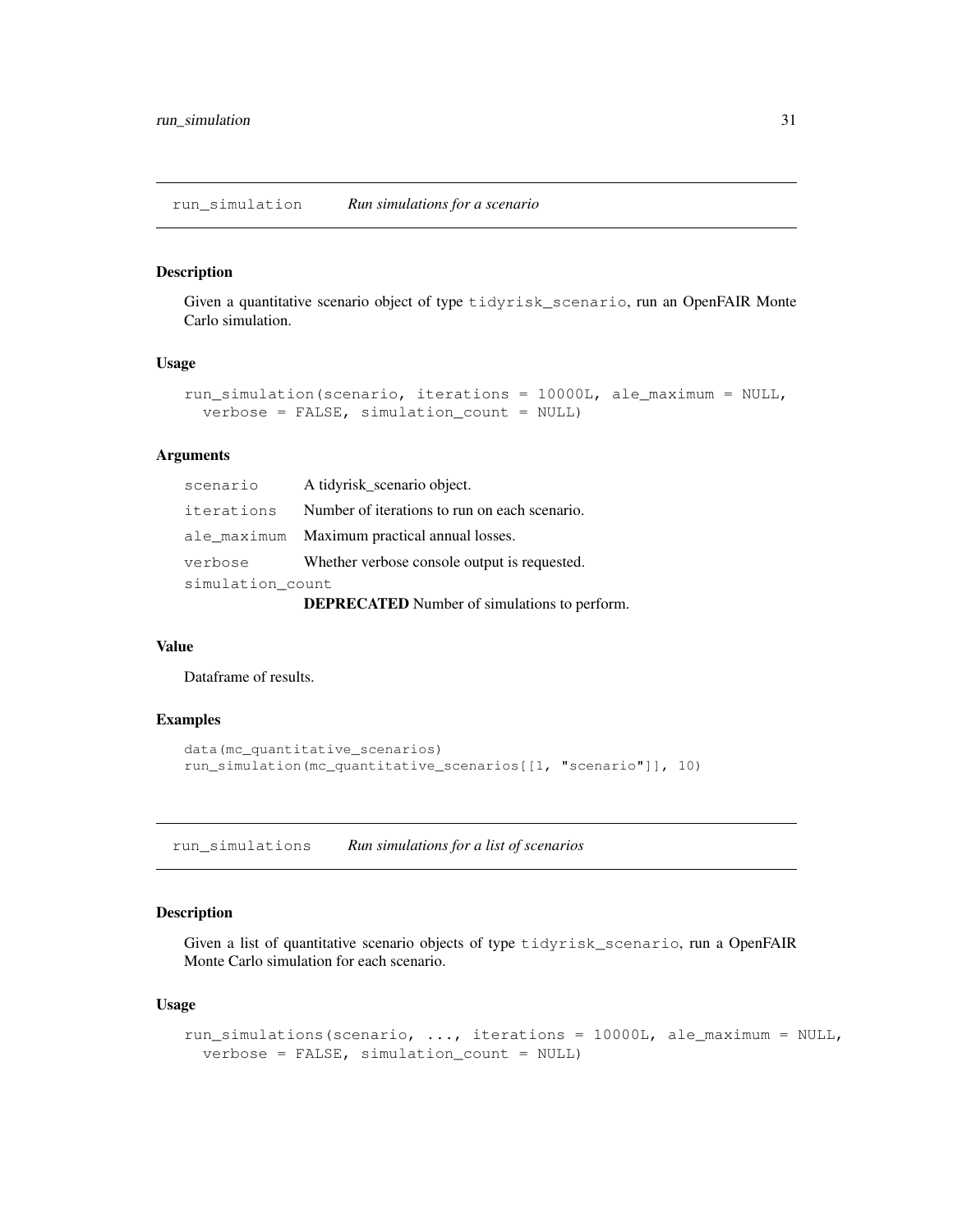### Arguments

| scenario                                            | A tidyrisk_scenario object.                       |  |
|-----------------------------------------------------|---------------------------------------------------|--|
| $\ddots$                                            | Additional tidyrisk_scenario objects to simulate. |  |
| iterations                                          | Number of iterations to run on each scenario.     |  |
| ale maximum                                         | Maximum practical annual losses.                  |  |
| verbose                                             | Whether verbose console output is requested.      |  |
| simulation count                                    |                                                   |  |
| <b>DEPRECATED</b> Number of simulations to perform. |                                                   |  |

#### Value

A list of one dataframe of results for each scenario.

### Examples

```
# fetch three scenarios for this example
data(mc_quantitative_scenarios)
scenario_a <- mc_quantitative_scenarios[[1, "scenario"]]
scenario_b <- mc_quantitative_scenarios[[2, "scenario"]]
scenario_c <- mc_quantitative_scenarios[[3, "scenario"]]
run_simulations(scenario_a, scenario_b, scenario_c, iterations = 10)
```

| sample diff | Calculate the difficulty presented by controls, given a function and |
|-------------|----------------------------------------------------------------------|
|             | <i>parameters for that function</i>                                  |

### Description

Calculate the difficulty presented by controls, given a function and parameters for that function

#### Usage

sample\_diff(n, .func = NULL, params = NULL)

### Arguments

| n      | Number of samples to generate.                       |
|--------|------------------------------------------------------|
| .func  | Function to use to simulate DIFF, defaults to rpert. |
| params | Optional parameters to pass to . func.               |

### Value

List containing type ("diff"), samples (as a vector), and details (as a list).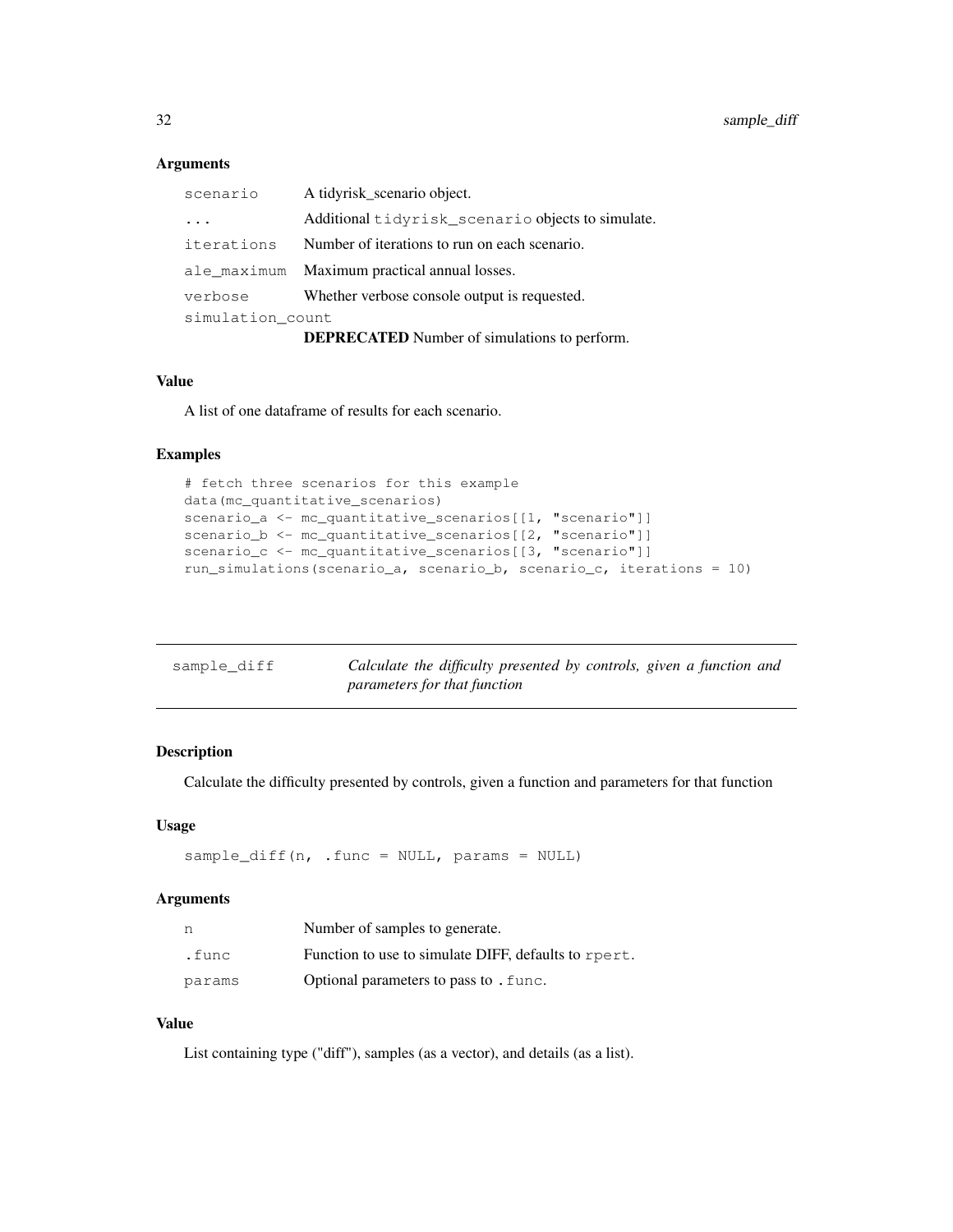### sample\_lef 33

### See Also

Other OpenFAIR helpers: compare\_tef\_vuln, get\_mean\_control\_strength, openfair\_tef\_tc\_diff\_lm sample\_lef, sample\_lm, sample\_tc, sample\_vuln, select\_loss\_opportunities

sample\_lef *Sample loss event frequency*

#### Description

Sample loss event frequency

#### Usage

sample\_lef(n, .func = NULL, params = NULL)

#### Arguments

| n      | Number of samples to generate.                      |
|--------|-----------------------------------------------------|
| .func  | Function to use to simulate LEF, defaults to rnorm. |
| params | Optional parameters to pass to . func.              |

### Value

List containing type ("lef"), samples (as a vector), and details (as a list).

### See Also

```
Other OpenFAIR helpers: compare_tef_vuln, get_mean_control_strength, openfair_tef_tc_diff_lm,
sample_diff, sample_lm, sample_tc, sample_vuln, select_loss_opportunities
```
sample\_lm *Given a number of loss events and a loss distribution, calculate losses*

### Description

Given a number of loss events and a loss distribution, calculate losses

#### Usage

sample\_lm(n, .func = NULL, params = NULL)

#### Arguments

| n      | Number of samples to generate.                      |
|--------|-----------------------------------------------------|
| .func  | Function to use to simulate TEF, defaults to rpert. |
| params | Optional parameters to pass to . func.              |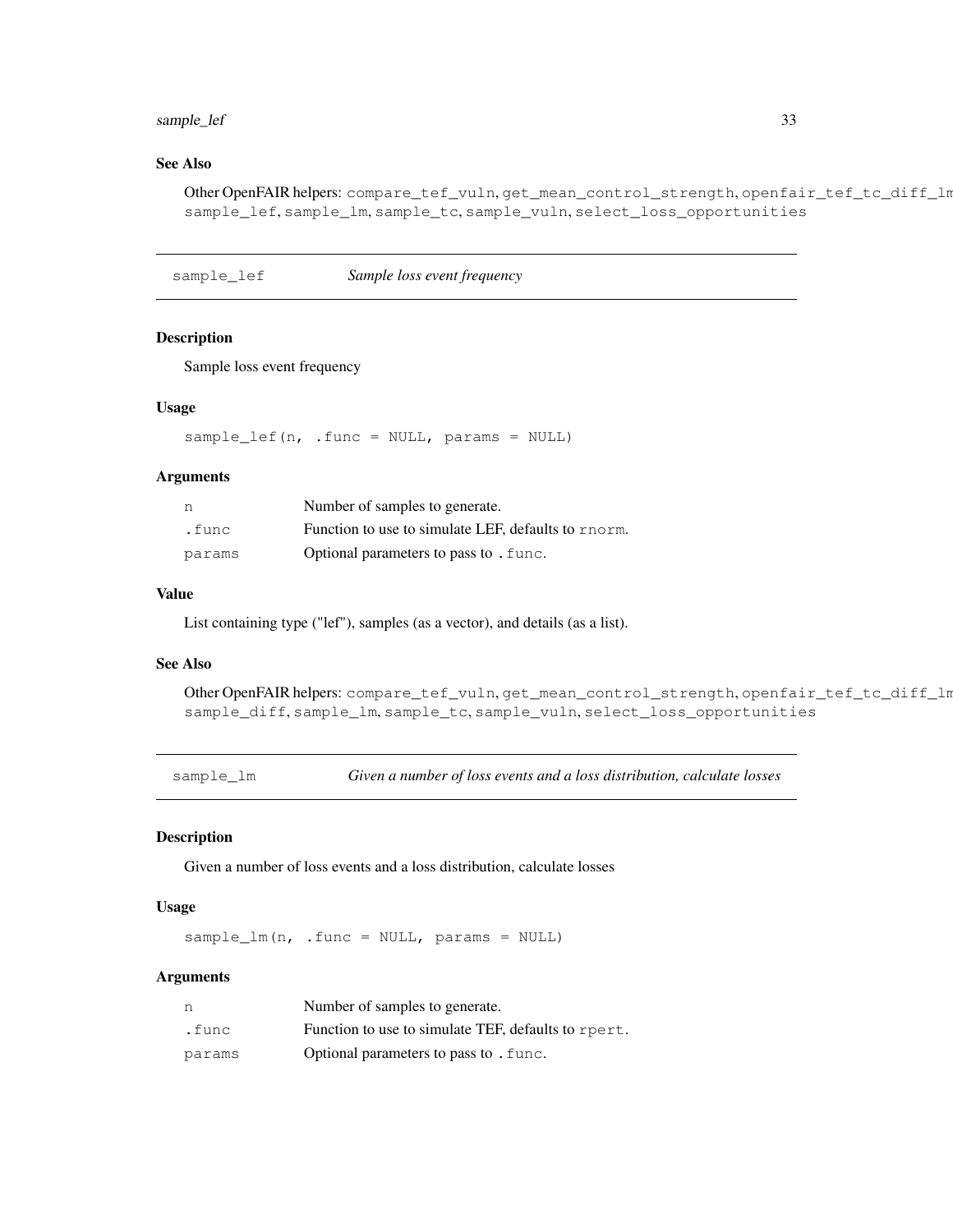### Value

List containing type ("lm"), samples (as a vector), and details (as a list).

#### See Also

Other OpenFAIR helpers: compare\_tef\_vuln, get\_mean\_control\_strength, openfair\_tef\_tc\_diff\_lm, sample\_diff, sample\_lef, sample\_tc, sample\_vuln, select\_loss\_opportunities

sample\_tc *Sample threat capabilities (TC) from a distribution function*

### Description

Sample threat capabilities (TC) from a distribution function

### Usage

sample\_tc(n, params = NULL, .func = NULL)

#### Arguments

| n      | Number of samples to generate.                     |
|--------|----------------------------------------------------|
| params | Optional parameters to pass to . func.             |
| .func  | Function to use to simulate TC, defaults to rpert. |

### Value

List containing type ("tc"), samples (as a vector), and details (as a list).

#### See Also

Other OpenFAIR helpers: compare\_tef\_vuln, get\_mean\_control\_strength, openfair\_tef\_tc\_diff\_ln sample\_diff, sample\_lef, sample\_lm, sample\_vuln, select\_loss\_opportunities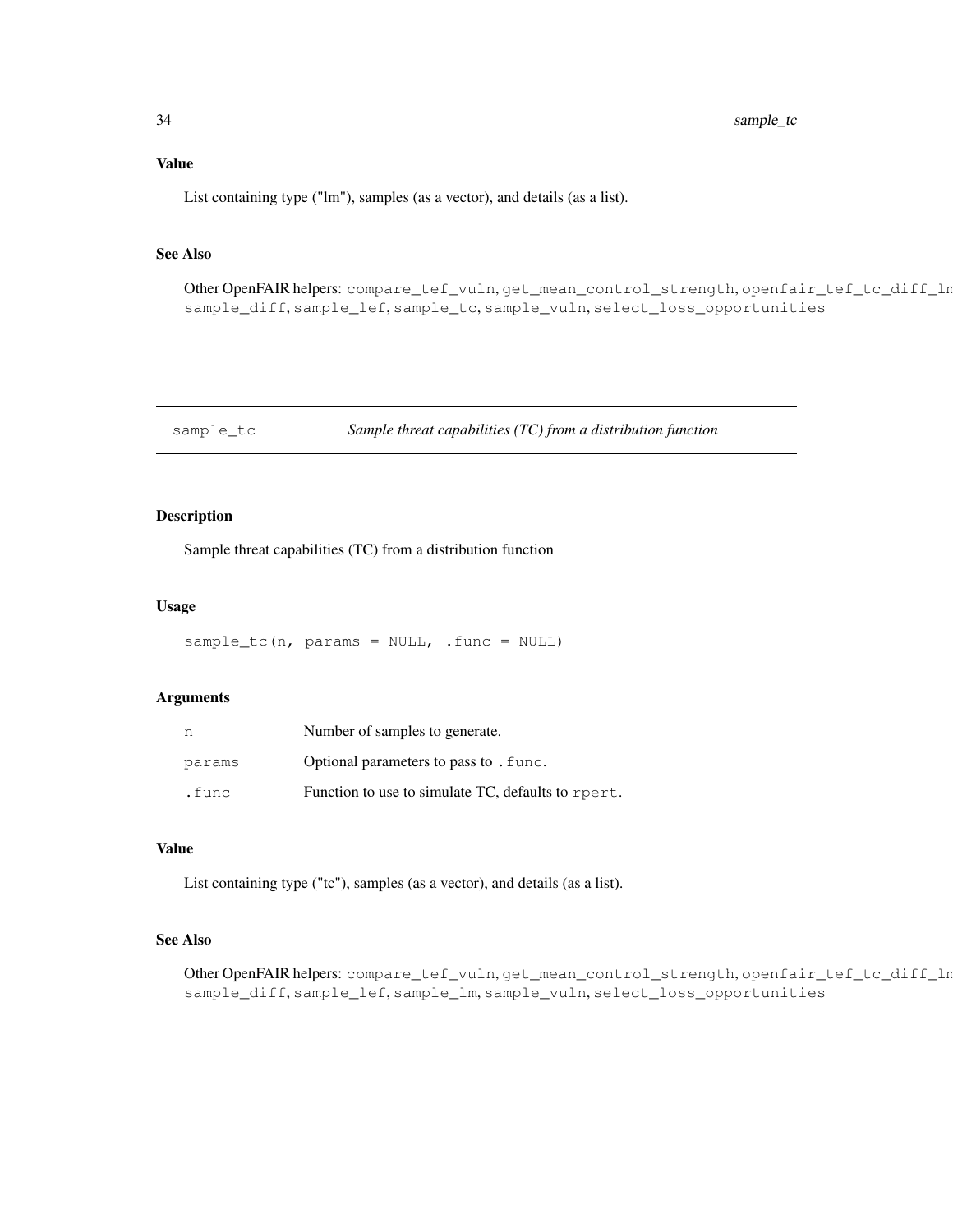Calculate the number of simulated threat event frequencies (TEF)

#### Usage

sample\_tef(n, params = NULL, .func = NULL)

### Arguments

| n      | Number of samples to generate.                      |
|--------|-----------------------------------------------------|
| params | Optional parameters to pass to . func.              |
| .func  | Function to use to simulate TEF, defaults to rpert. |

### Value

List containing type ("tef"), samples (as a vector), and details (as a list).

### See Also

Other OpenFAIR models: openfair\_tef\_tc\_diff\_plm\_sr

sample\_vuln *Calculate the vulnerability*

### Description

Calculate the vulnerability

#### Usage

```
sample_vuln(n, .func = NULL, params = NULL)
```
#### Arguments

| n      | Number of samples to generate.                        |
|--------|-------------------------------------------------------|
| .func  | Function to use to simulate VULN, defaults to rbinom. |
| params | Optional parameters to pass to . func.                |

### Value

List containing type ("vuln"), samples (as a vector), and details (as a list).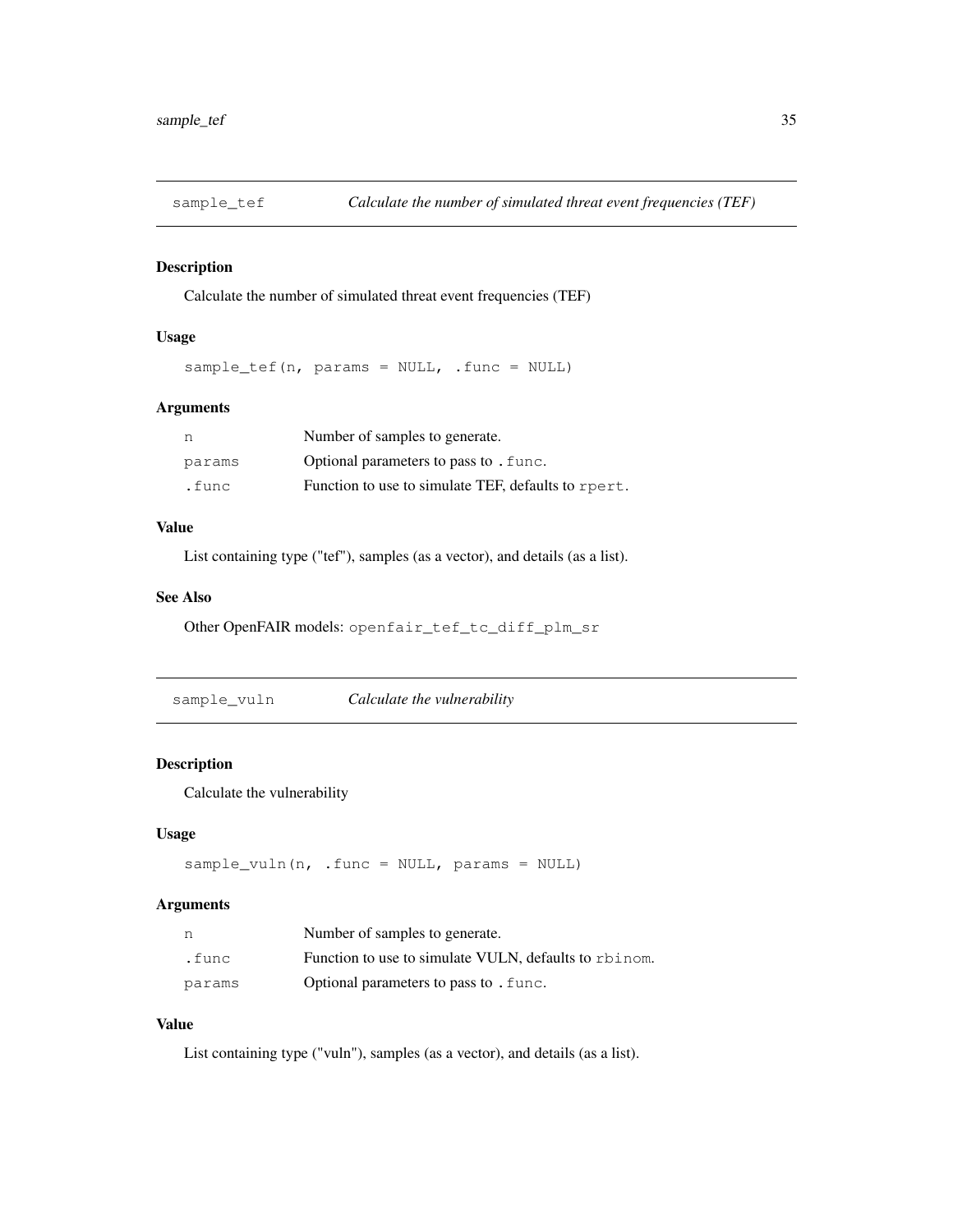### See Also

Other OpenFAIR helpers: compare\_tef\_vuln, get\_mean\_control\_strength, openfair\_tef\_tc\_diff\_lm, sample\_diff, sample\_lef, sample\_lm, sample\_tc, select\_loss\_opportunities

```
select_loss_opportunities
```
*Determine which threat events result in loss opportunities*

### Description

Composition function for use in sample\_vuln, does a simple compare of all threat events where the threat capability (TC) is greater than the difficulty (DIFF).

#### Usage

select\_loss\_opportunities(tc, diff,  $n = NULL, ...$ )

#### Arguments

| tc   | Threat capability (as a percentage).     |
|------|------------------------------------------|
| diff | Difficulty (as a percentage).            |
| n    | Number of samples to generate.           |
|      | Optional parameters (currently ignored). |

### Value

List containing boolean values of length TC (as a vector) and details (as a list).

### See Also

Other OpenFAIR helpers: compare\_tef\_vuln, get\_mean\_control\_strength, openfair\_tef\_tc\_diff\_lm, sample\_diff, sample\_lef, sample\_lm, sample\_tc, sample\_vuln

#### Examples

```
threat_capabilities \leftarrow c(.1, .5, .9)difficulties \leftarrow c(.09, .6, .8)select_loss_opportunities(threat_capabilities, difficulties)
```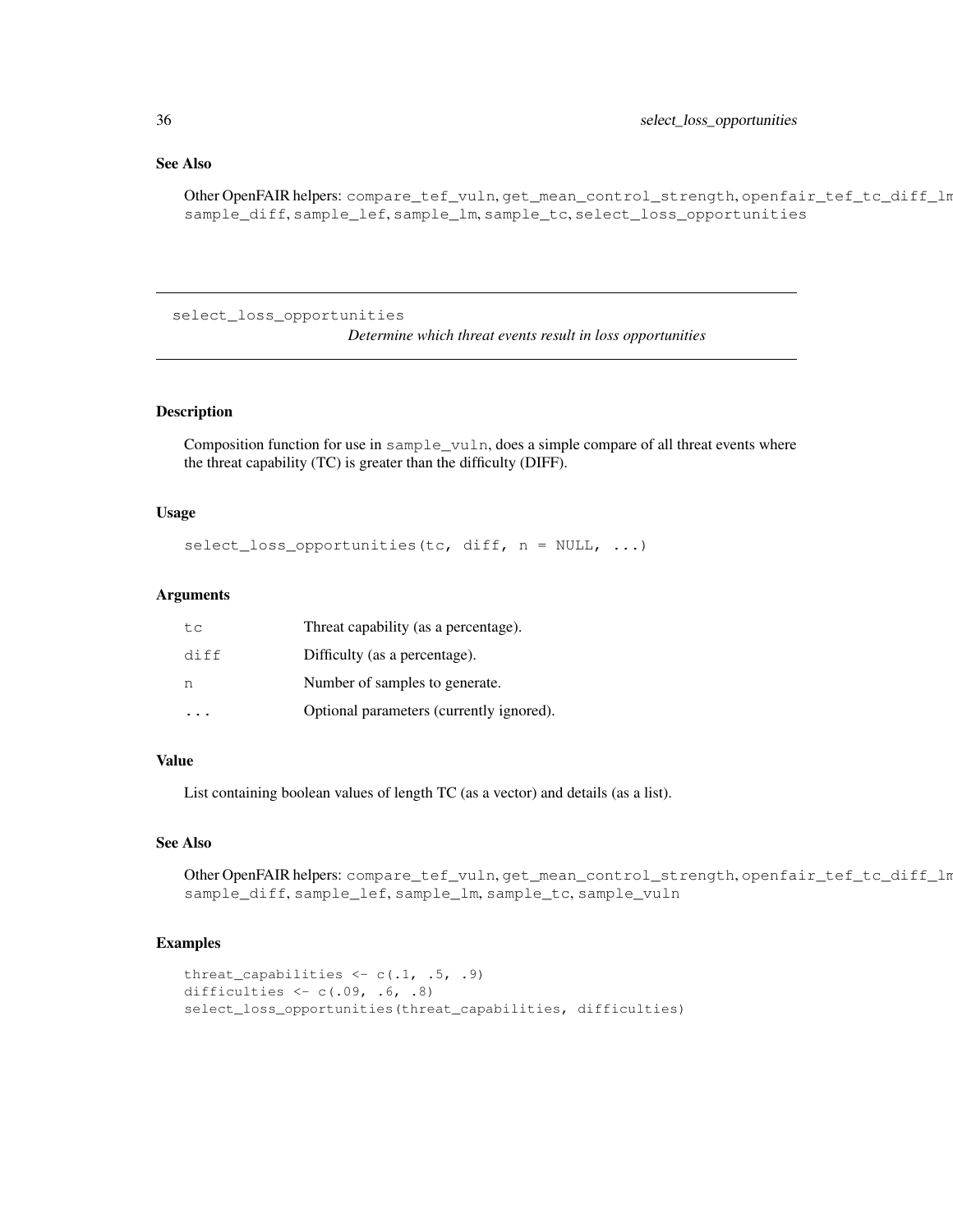split\_sheet *Split a sheet of the survey spreadsheet into either capabilities or threats*

### Description

The default data collection Excel spreadsheet solicits threat scenarios and applicable controls for each domain. This function takes a single sheet from the spreadsheet, as read by read\_excel and pulls out either the capabilities or threats, as directed by the user.

### Usage

```
split_sheet(dat, table_type = "capabilities")
```
### **Arguments**

| dat        | Raw sheet input from read_excel. |
|------------|----------------------------------|
| table type | Either capabilities or threats   |

#### Value

Extracted table as a dataframe

summarize\_domains *Create domain-level summary of simulation results*

#### Description

Given a dataframe of raw results from run\_simulations, summarize the individual results at a per-domain level. This domain-level summary is a useful data structure for aggregate reporting.

#### Usage

```
summarize_domains(simulation_results, domain_variable = "domain_id")
```
### Arguments

```
simulation_results
```
Simulation results dataframe.

domain\_variable

Variable by which individual simulations should be grouped.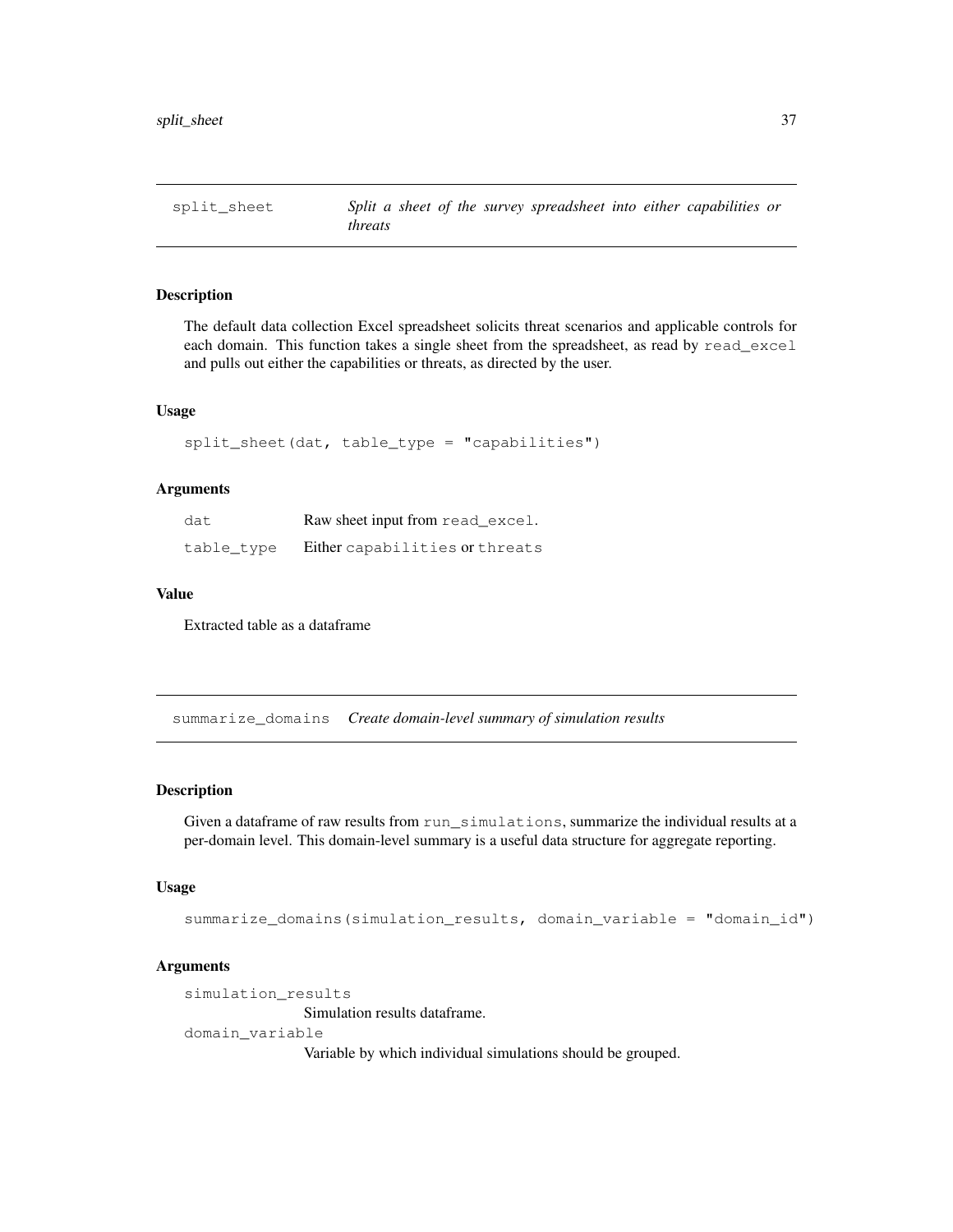Summary stats created include:

- Mean/Min/Max/Median are calculated for loss events
- Median/Max/VaR are calculated for annual loss expected (ALE)
- Mean/Median/Max/Min are calculated for single loss expected (SLE)
- Mean percentage of threat capability exceeding difficulty on successful threat events
- Mean percentage of difficulty exceeding threat capability on defended events
- Vulnerability percentage

### Value

Simulation results summarized across domains.

#### Examples

```
## Not run:
data(mc_simulation_results)
summarize_domains(mc_simulation_results)
```

```
## End(Not run)
```
summarize\_iterations

*Create a summary of outcomes across all scenarios*

#### Description

Given a dataframe of raw results from run\_simulations, summarize the individual results at a per-iteration level.

### Usage

```
summarize_iterations(simulation_result, ..., .key = "iteration")
```
## Arguments

| simulation result       |                                                    |
|-------------------------|----------------------------------------------------|
|                         | Results object for a single scenario.              |
| $\cdot$ $\cdot$ $\cdot$ | Additional simulation result objects to summarize. |
| .key                    | Iteration ID field                                 |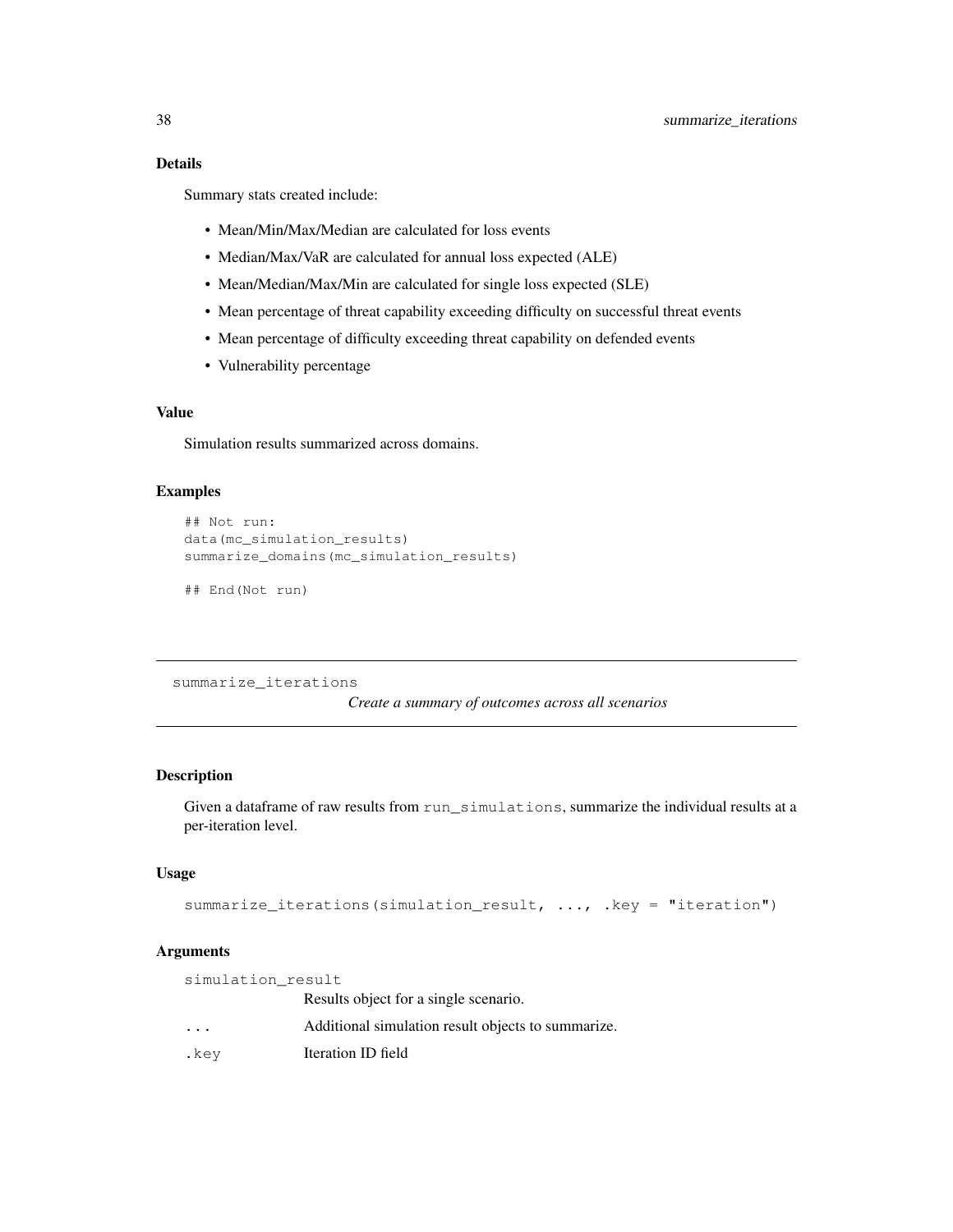#### Details

Summary stats created include: \* Mean/Min/Max/Median are calculated for loss events \* Median/Max/VaR are calculated for annual loss expected (ALE) \* Mean/Median/Max/Min are calculated for single loss expected (SLE) \* Mean percentage of threat capability exceeding difficulty on successful threat events \* Mean percentage of difficulty exceeding threat capability on defended events \* Vulnerability percentage \* Z-score of ALE (outliers flagged as 2 >= z-score)

### Value

Dataframe.

#### Examples

```
data(mc_simulation_results)
summarize_iterations(mc_simulation_results$results)
```
summarize\_scenario *Create a summary of the simulation results for a single scenario*

#### Description

Given a dataframe of raw results from run\_simulations, create summary statistics for the scenario. This is generally the most granular level of useful data for reporting and analysis (full simulation results are rarely directly helpful).

#### Usage

```
summarize_scenario(simulation_result)
```
summarize\_scenarios(simulation\_results)

#### Arguments

simulation\_result Results object for a single scenario.

```
simulation_results
                Simulation results dataframe.
```
#### Details

Summary stats created include: \* Mean/Min/Max/Median are calculated for loss events \* Median/Max/VaR are calculated for annual loss expected (ALE) \* Mean/Median/Max/Min are calculated for single loss expected (SLE) \* Mean percentage of threat capability exceeding difficulty on successful threat events \* Mean percentage of difficulty exceeding threat capability on defended events \* Vulnerability percentage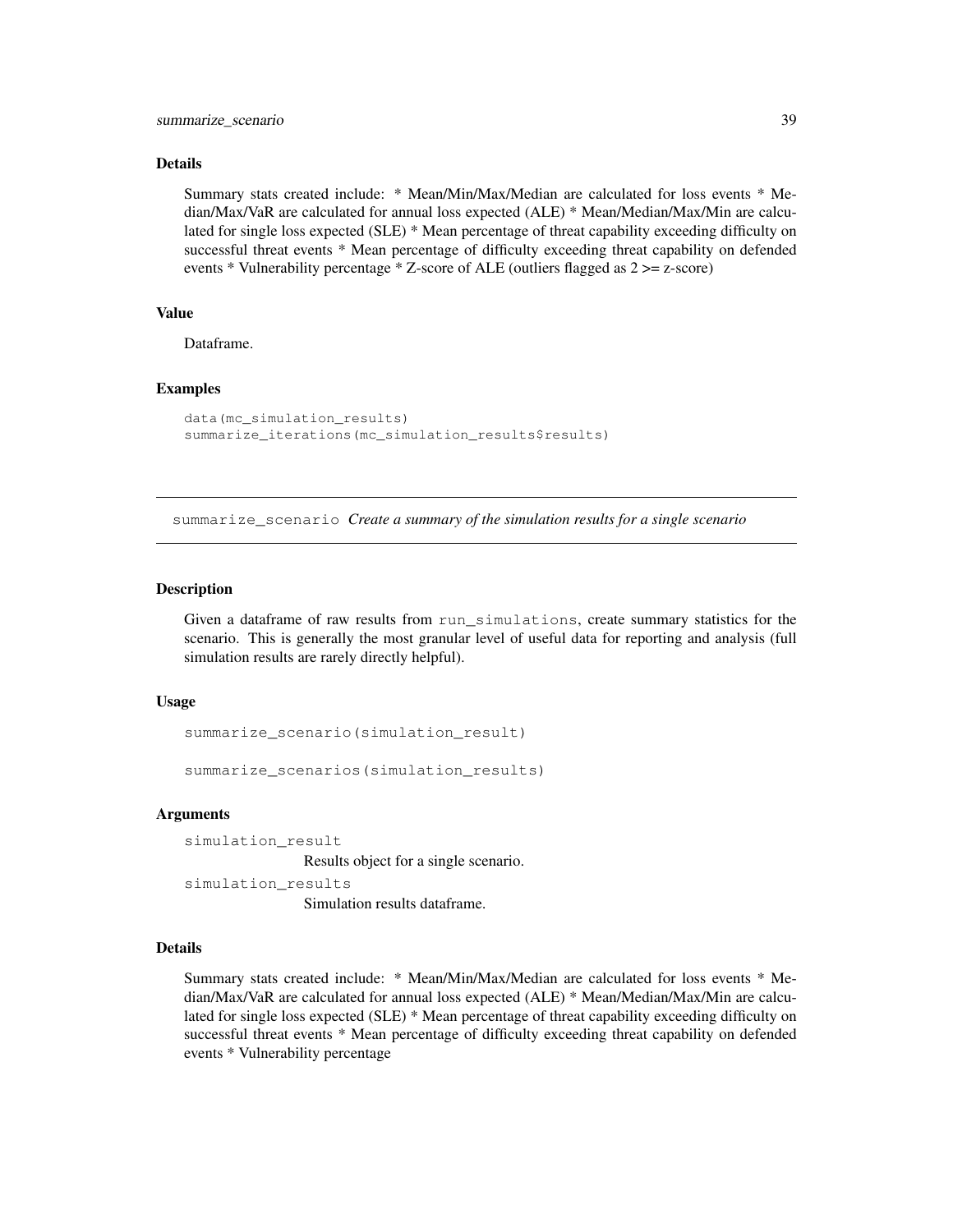### Value

Dataframe of summary statistics.

#### Examples

```
data(mc_simulation_results)
# summarize a single scenario
summarize_scenario(mc_simulation_results[[1, "results"]])
# summarize all scenarios in a data frame
data(mc_simulation_results)
summarize_scenarios(mc_simulation_results)
```
summarize\_to\_disk *Create all summary files and write to disk*

### Description

This is a wrapper around summarize\_scenario and summarize\_domains, calling both functions and writing the dataframes to a location on disk.

#### Usage

summarize\_to\_disk(simulation\_results, results\_dir)

#### Arguments

simulation\_results Simulation results dataframe. results\_dir Directory to place simulation files.

### Value

Tibble with paths to the created data files.

### Examples

```
## Not run:
data(mc_simulation_results)
summarize_to_disk(mc_simulation_results, results_dir = tempdir())
## End(Not run)
```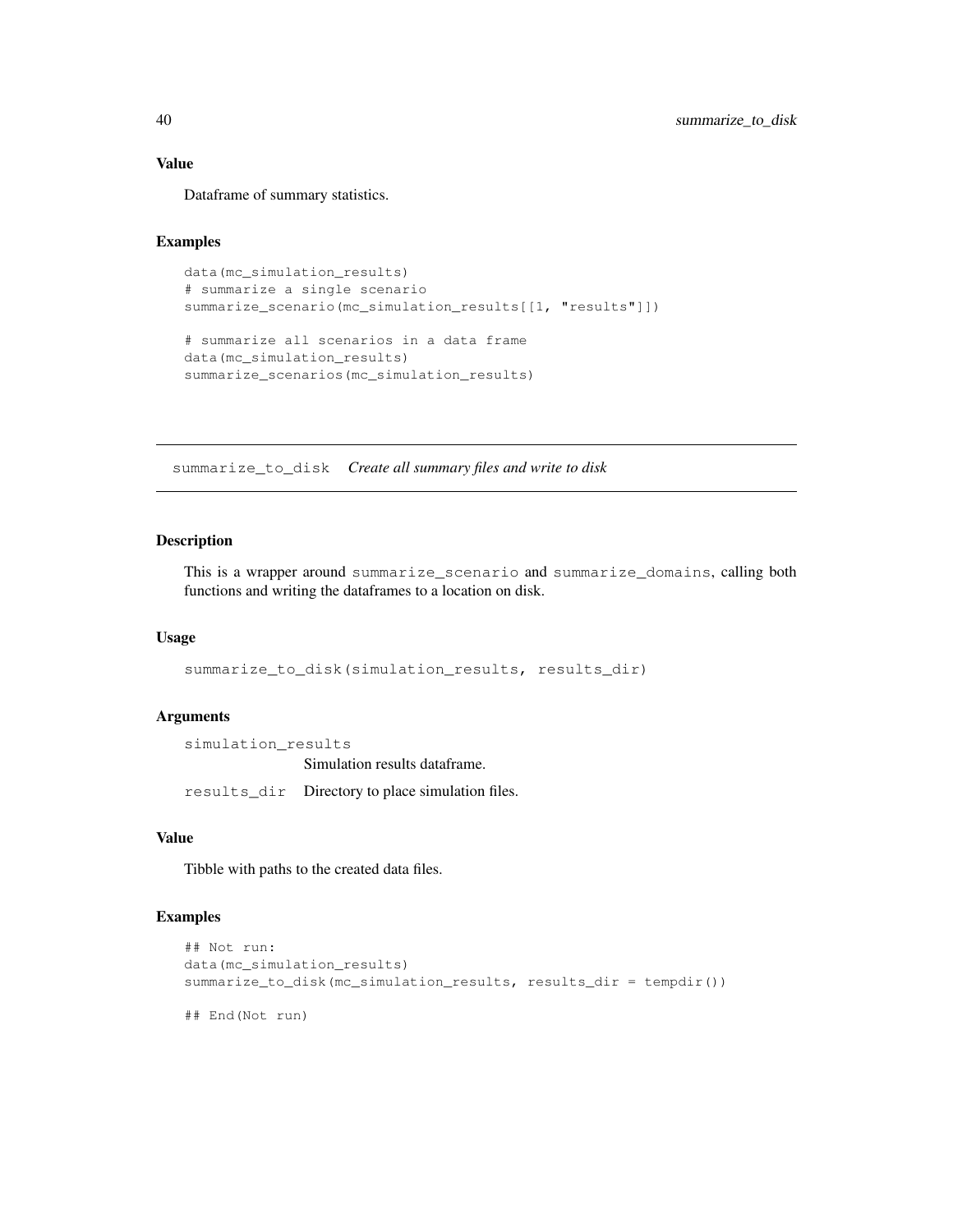theme\_evaluator *Default ggplot theme used by all Evaluator-supplied graphics*

#### Description

Returns a standardized ggplot theme used by all built-in Evaluator plots.

#### Usage

```
theme_evaluator(base_family = "BentonSansRE")
```
#### Arguments

base\_family Font family.

#### Value

A ggplot theme object.

#### Examples

```
library(ggplot2)
p <- ggplot(mtcars) + geom_point(aes(wt, mpg, color = factor(gear))) + facet_wrap(~am)
font_family <- get_base_fontfamily()
p + theme_evaluator(font_family)
```
tidyrisk\_factor *Construct a tidyrisk\_factor object*

#### Description

Construct a tidyrisk\_factor object

### Usage

```
new_tidyrisk_factor(samples = double(), factor_label = character(),
  details = list()
```

```
tidyrisk_factor(samples, factor_label, details = list())
```
### Arguments

samples samples factor\_label fl details details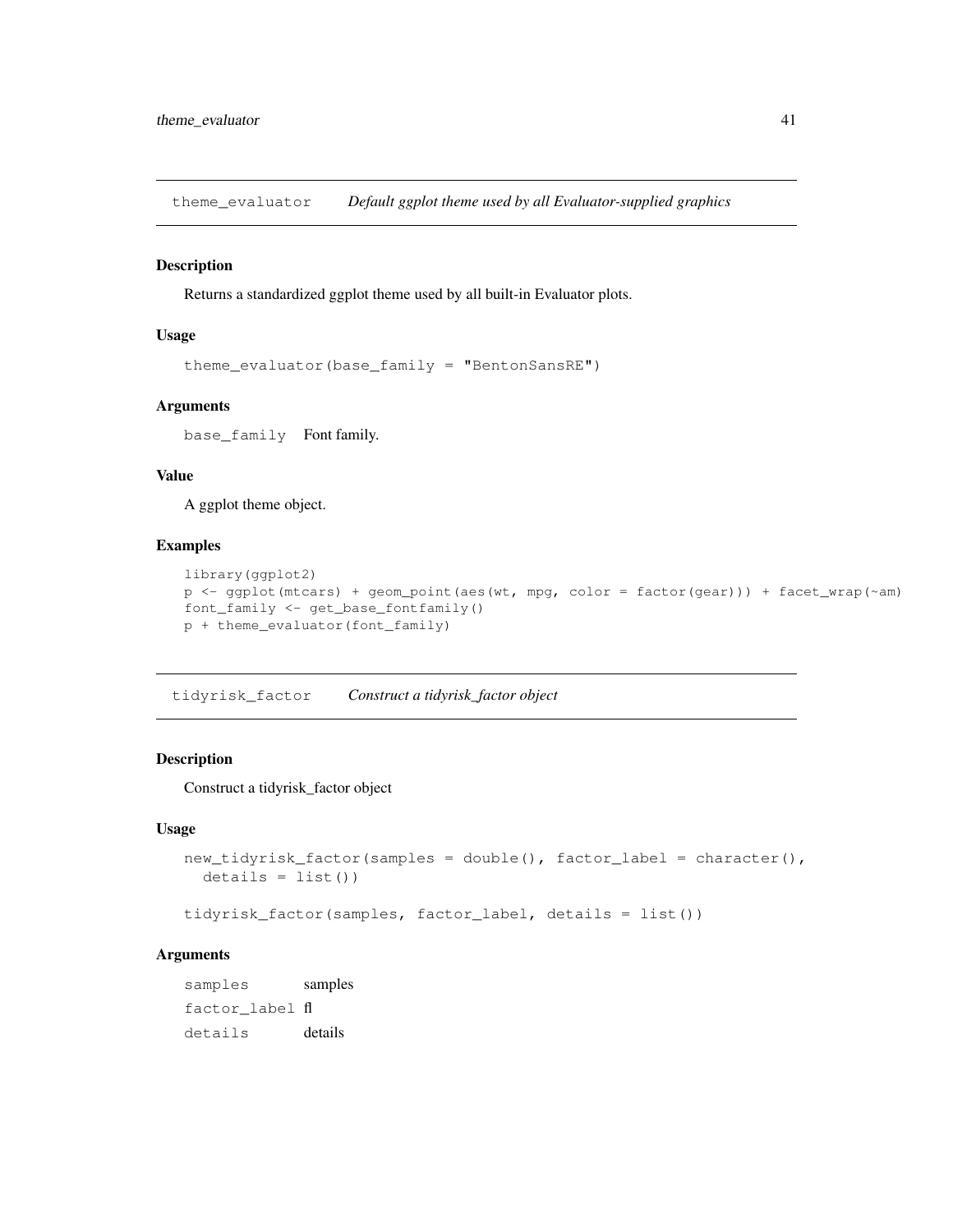Run a set of basic consistency checks on the key qualitative data inputs (scenarios, capabilities, domains, and mappings).

### Usage

```
validate_scenarios(scenarios, capabilities, domains, mappings)
```
### Arguments

| scenarios | Dataframe of qualitative scenarios.                |
|-----------|----------------------------------------------------|
|           | capabilities Dataframe of capabilities.            |
| domains   | Dataframe of domain mappings.                      |
| mappings  | Dataframe of qualitative to quantitative mappings. |

### Details

Checks that:

- All scenarios are distinct
- All controls referenced in scenarios are defined in the controls table
- All controls are distinct

### Value

An invisible boolean as to success/failure of validation steps.

### Examples

```
## Not run:
validate_scenarios(scenarios, capabilities, domains, mappings)
## End(Not run)
```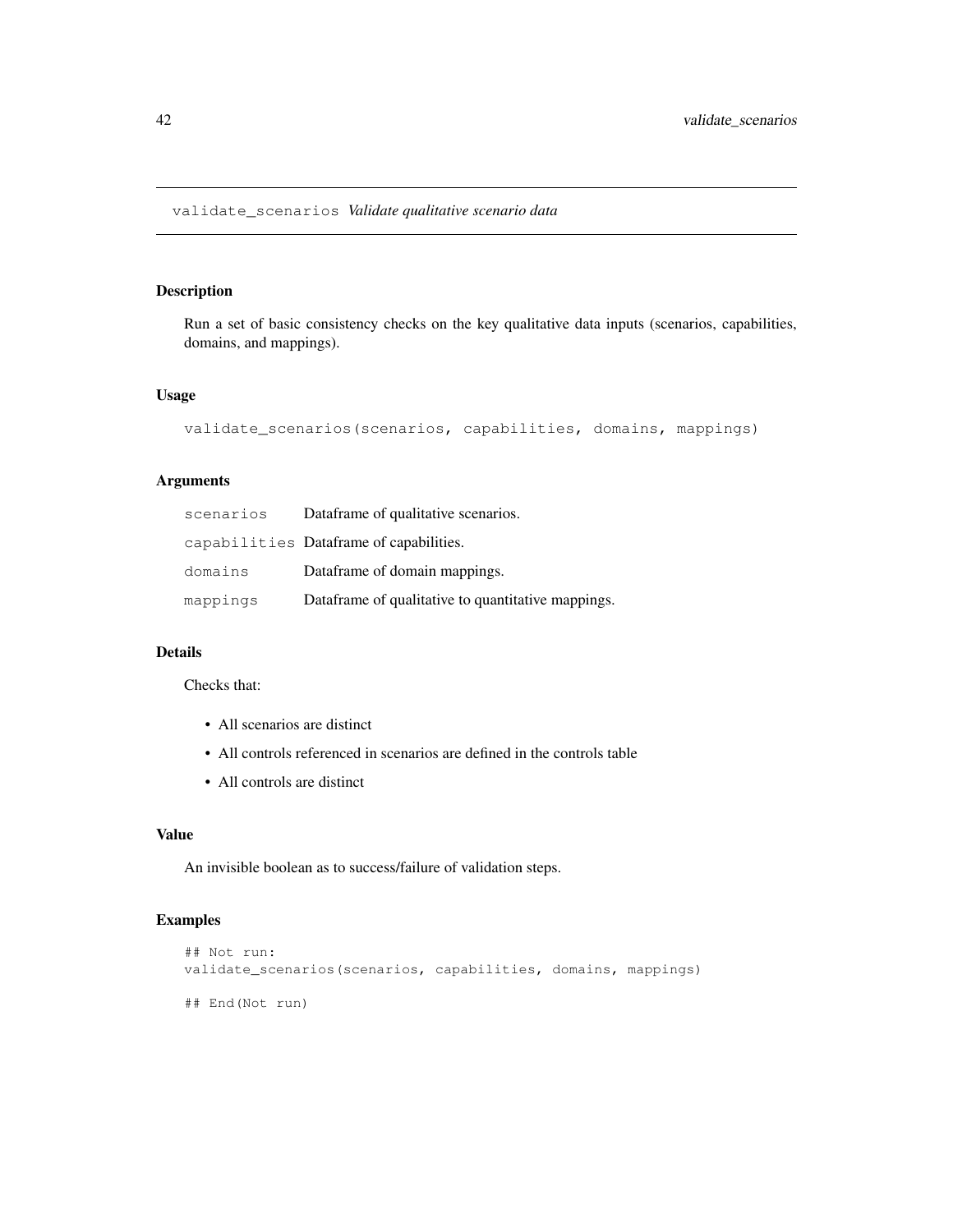validate\_tidyrisk\_scenario

*Validates that a scenario object is well formed*

### Description

Validates that a scenario object is well formed

### Usage

```
validate_tidyrisk_scenario(x)
```
### Arguments

x An object

vec\_cast.tidyrisk\_factor

*Cast a* tidyrisk\_factor *vector to a specified type*

### Description

Cast a tidyrisk\_factor vector to a specified type

### Usage

```
## S3 method for class 'tidyrisk_factor'
vec_cast(x, to)
```
## Arguments

| X  | Vectors to cast.                                    |
|----|-----------------------------------------------------|
| to | Type to cast to. If NULL, x will be returned as is. |